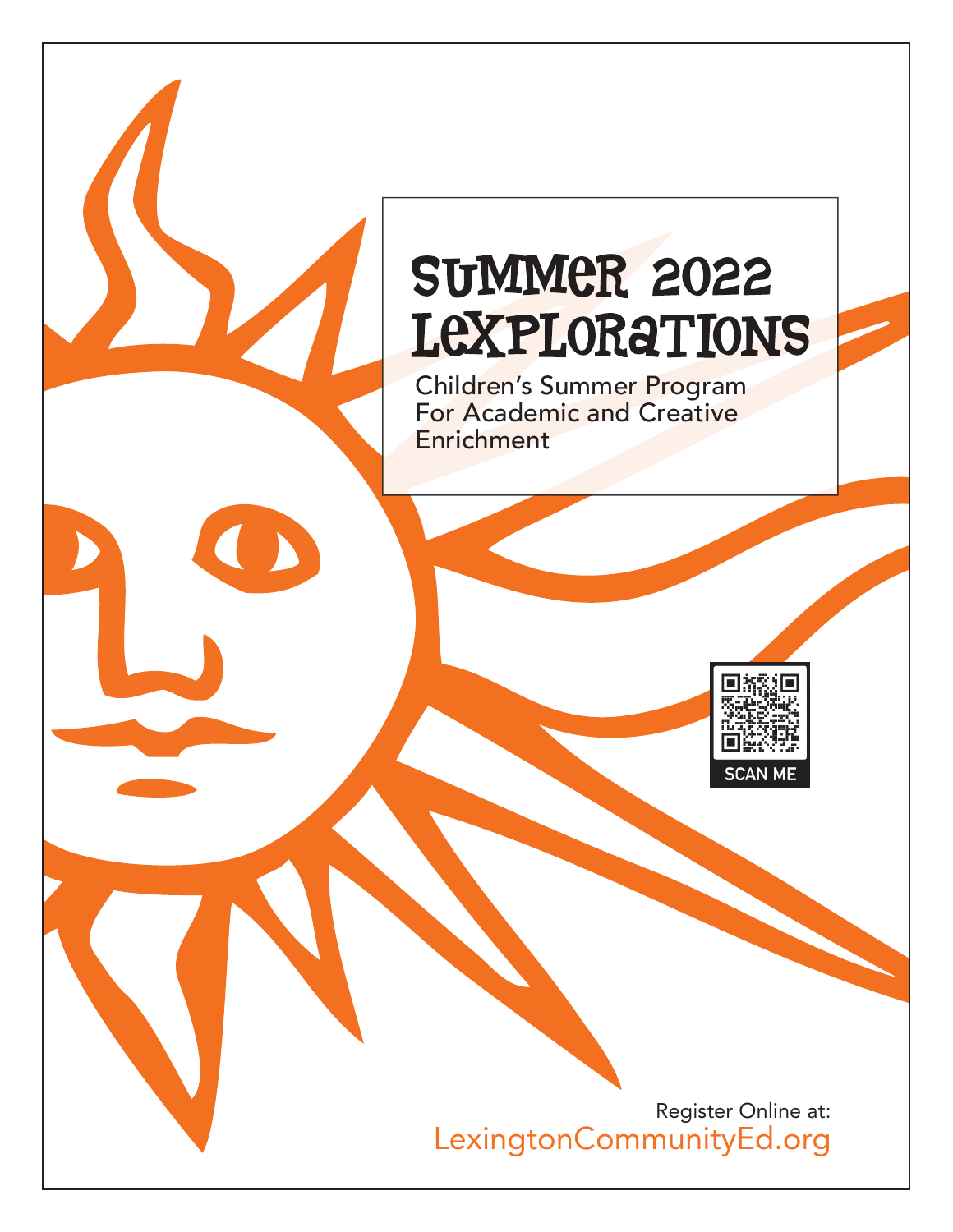## Welcome to Lexplorations 2022!

Lexplorations 2022 will offer both in-person and a small number of remote learning opportunities this summer. As part of the Lexington Public Schools, Lexplorations follows all safety guidelines and procedures of LPS. We hope your family will join us!

## DATES FOR LEXPLORATIONS 2022

| July 5 - 8   | July 11 - | July 18 - | July 25 - | - August 1 | ' August 8 - . |
|--------------|-----------|-----------|-----------|------------|----------------|
| (4 day week) | July 15   | July 22   | July 29   | August 5   | August 12      |

## HOW TO REGISTER

Visit our website at lexingtoncommunityed.org and click on the orange "Lexplorations" tab to view a full list of programs. Register using a Visa or MasterCard. Please note: Lexplorations registrations can not be processed over the telephone, by fax, email, or in-person.

Grade level refers to the grade your child will be entering in the Fall of 2022.

## IN-PERSON PROGRAM

Lexplorations 2022 in-person programs will meet at a Lexington Public Elementary School (TBD at the time of catalog printing) and at Lexington High School (251 Waltham Street). Arrival and Dismissal at the Elementary School will be staggered from 8:30- 9:00am and 2:30-3:00pm. Detailed information will be forwarded in the parent packet.

## REMOTE PROGRAMS

Lexplorations 2022 includes a small, targeted remote learning program for students entering Grades K-9. Classes will be held via Zoom.

- Programs for students entering Grades K-2 are one hour.
- Most Programs for students entering Grades 3-9 are 2.5 hours.

### PROGRAM CONTENT

Programs that list multiple weeks are the same in content unless specifically noted in the description.

For Detailed Information on Lexplorations REGISTRATION, PAYMENT, CHANGE, CANCELLATION, AND WITHDRAWAL POLICIES PLEASE VISIT OUR WEBSITE: https://lexingtoncommunityed.org/lexplorations/how-to-register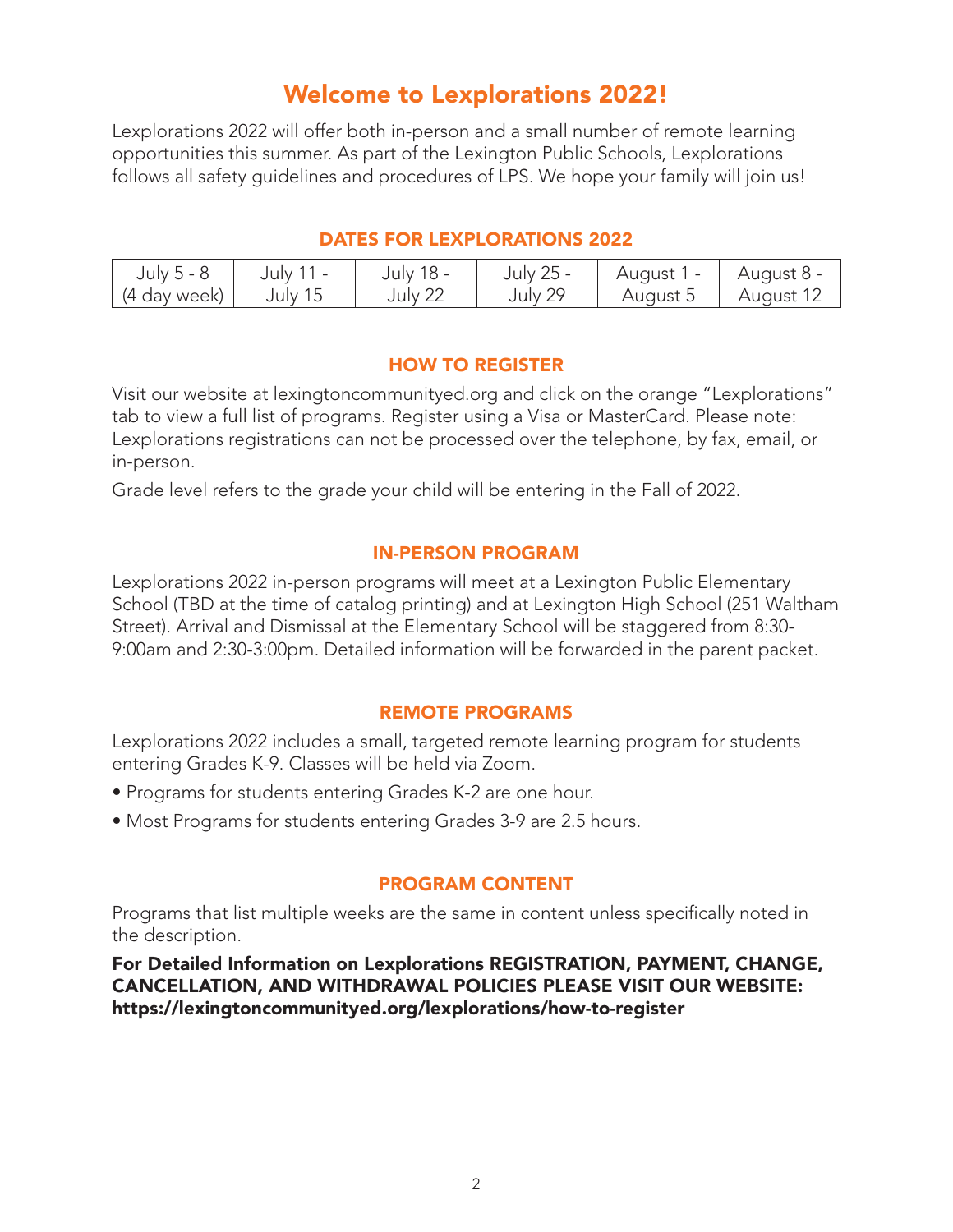## CLASS SIZE

- Class size is generally limited to 12 students.
- Most classes have a minimum enrollment of 6 students.
- We will notify you if your child's program must be canceled due to low enrollment. Students in canceled classes often find other Lexplorations programs of interest in which to enroll.
- If a program is filled, you can add your child to a waitlist on our website. We will contact you if space becomes available.

## CANCELLATIONS, CHANGES AND WITHDRAWALS

- All changes to a student's registration/schedule must be completed by email: Lexplorations@lexingtonma.org
- A \$15 "switch fee" will be charged for each change to a child's registration.
- All tuition is returned if Lexplorations cancels a class.
- If you withdraw from a program prior to May 10, 50% of tuition will be refunded per class.
- If you withdraw from a program between May 11 and June 1, 25% of tuition will be refunded per class.
- If you withdraw from a program after June 2, all tuition will be forfeited.

## SCHOLARSHIP ASSISTANCE

• Limited scholarship assistance (up to a 50% reduction/\$500 family maximum) is available for Lexington residents. Please call for details.

## COVID GUIDELINES

• As part of the Lexington Public Schools, Lexplorations follows all LPS COVID Guidelines.

## AFTER SCHOOL PROGRAMS for Grades K-5

This summer Lexplorations will be offering an After-School Program for students in Grades K-5 at a Lexington Public Elementary School Only. Enrollment is limited.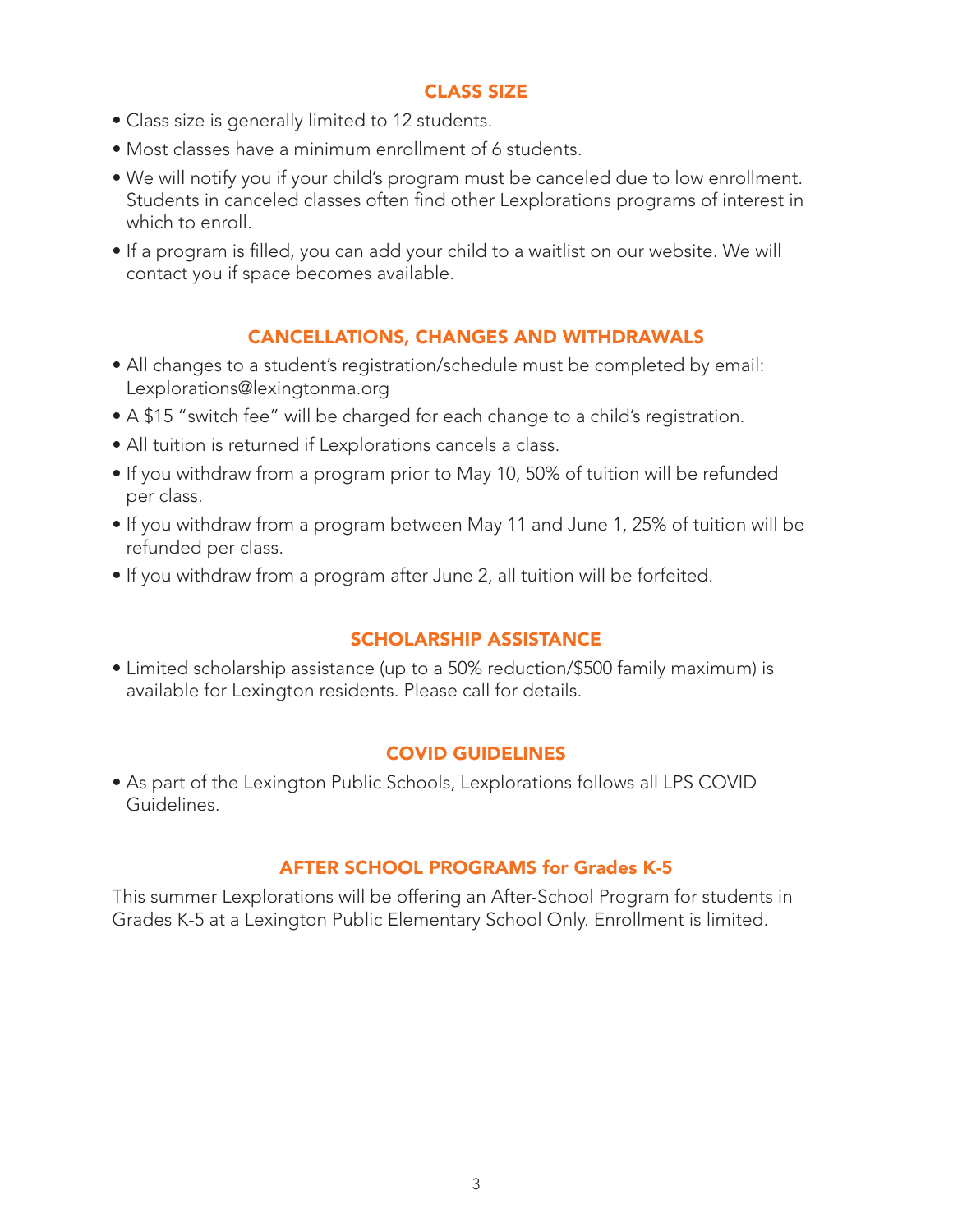## Frequently Asked Questions

## WHAT GRADE LEVEL SHOULD I CHOOSE FOR MY CHILD?

Grade level refers to the grade your child will be entering in the Fall of 2022.

## WILL I RECEIVE A CONFIRMATION?

Confirmations of registration are emailed once your online registration has been completed successfully. Please check your spam folder.

## THE CLASS MY CHILD WANTS IS FULL. WHAT SHOULD I DO?

We suggest that you register your child in a "second choice" class for that week and complete the online wait-list request form for your first-choice class. We will notify you if a spot becomes available. You will not be charged a switch fee if your child moves to their first-choice class.

## WHAT IF OUR SUMMER PLANS CHANGE AND LNEED TO WITHDRAW MY CHILD?

- If you withdraw from a program prior to May 10, 50% of tuition will be refunded.
- If you withdraw from a program between May 11 and June 1, 25% of tuition will be refunded.
- If you withdraw from a program after June 2, all tuition will be forfeited.
- You can switch your child to another program for a \$15 switch fee by emailing the office: Lexplorations@lexingtonma.org

## WHAT ARE THE HOURS OF THE LEXPLORATIONS PROGRAM?

Most Lexplorations programs meet from 9:00-3:00pm unless otherwise noted. To ease congestion at the Elementary School there will be staggered arrival (8:30am-9:00am) and Dismissal (2:30pm-3:00pm) times. Complete information will be in the parent packet.

## I NEED TO PICK MY CHILD UP LATER THAN 3:00 PM, WHAT CAN I DO?

Lexplorations offers an After School Care program from 3:00-6:00pm at the Elementary School for students in grades K-5. Students must be enrolled in a Lexplorations program at the Elementary School to participate in this program. Please note After programs are available ONLY at the Elementary School and ONLY for Grades K-5.

## I ONLY NEED THE AFTER SCHOOL PROGRAM ON TUESDAYS AND THURSDAYS. CAN I SIGN UP FOR JUST TWO DAYS?

The only registration option for the After School Care program is by week. There is not an option to only sign up for selected days.

## ARE LUNCH OR SNACKS PROVIDED?

Lexplorations does not supply lunch or snacks.

## WHAT SHOULD MY CHILD BRING TO LEXPLORATIONS?

Please pack a daily snack, drinks, lunch, and an extra mask for your child. There are no refrigerators in the classrooms. Please pack an ice pack if necessary. If your child is entering Kindergarten, 1st or 2nd grade, we recommend that you pack an extra T-shirt, underwear, and shorts/pants. Please do not send your children to Lexplorations in flip flops. Ideally students will wear sandals with straps, or sneakers.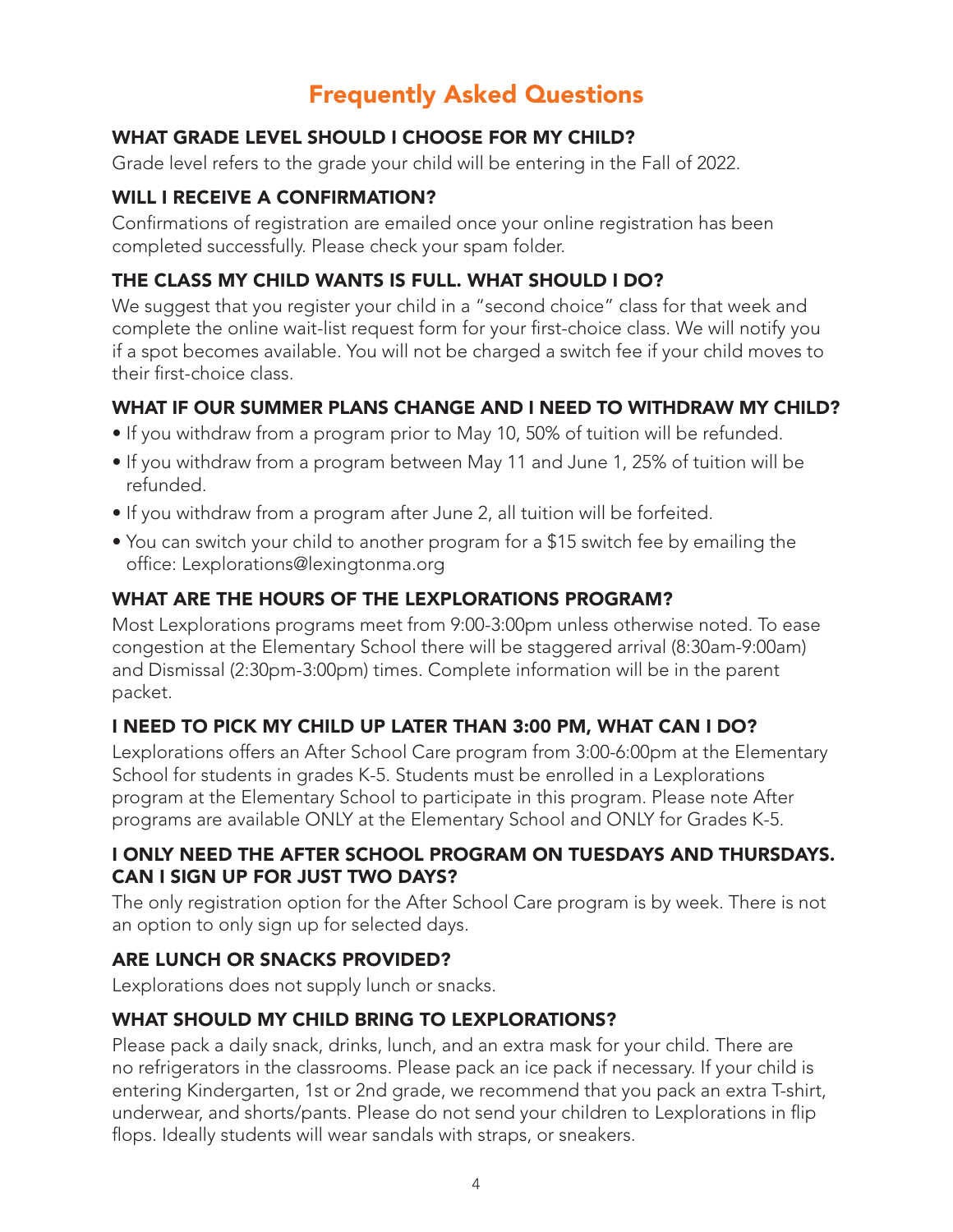## WHAT IS YOUR BEHAVIOR POLICY?

Children should be able to participate in peer group activities with teacher supervision. If a child is unable to do so, we will contact parents immediately to discuss the appropriate next steps. We expect students in our programs to follow their teacher's instructions and treat teachers, staff and fellow students with respect. If your child does not meet these expectations, we will bring this to your attention. If your child's behavior continues to be inappropriate, you will receive a call from our staff to discuss solutions, including possible withdrawal from the non-refundable program.

## Calling All Rising Sophomores, Juniors, and Seniors

## EARN COMMUNITY SERVICE CREDIT WITH LEXINGTON COMMUNITY EDUCATION'S LEXPLORATIONS

- High school students entering their Sophomore, Junior, or Senior year in September 2022 may earn community service credit as aides in the Lexplorations program.
- The program runs for six weeks from July 5 through August 12, 2022. The hours are 8:30am to 3:00pm.
- Volunteers must commit to a minimum of one full week.
- Classes will be held at a Lexington Elementary School and at Lexington High School. We especially need aides at the Elementary School location.
- If you are interested in volunteering, please complete the application form from our website: www.lexingtoncommunityed.org.

## A MESSAGE FROM THE LEXPLORATIONS NURSE

- We are happy that the warm weather and sunshine will soon be here and look forward to another summer of fun in the sun!
- Sun safety is important. Please consider applying sunscreen to your children at home. If you would like your children to reapply sunscreen to themselves during the day, please send a supply with them to the program. We do not have sunscreen available.
- Wearing a hat can also provide protection from the sun.
- Encourage hydration by sending water in bottles.
- Students should not wear flip-flops. They should wear sandals with straps, or sneakers.
- Please consider applying bug spray to your children at home before sending them to Lexplorations.

## TO CONTACT LEXPLORATIONS PLEASE CALL 781.862.8043

Please do not call the Elementary School or the Lexington High School office. The Elementary/Lexington High School staff does not administer the Lexplorations program. The LCE/Lexplorations Office is open from 8:30am-6:00pm when Lexplorations is in session. To reach Lexplorations staff via email, please write to: Lexplorations@ lexingtonma.org.

QUESTIONS? Please contact LCE at Lexplorations@lexingtonma.org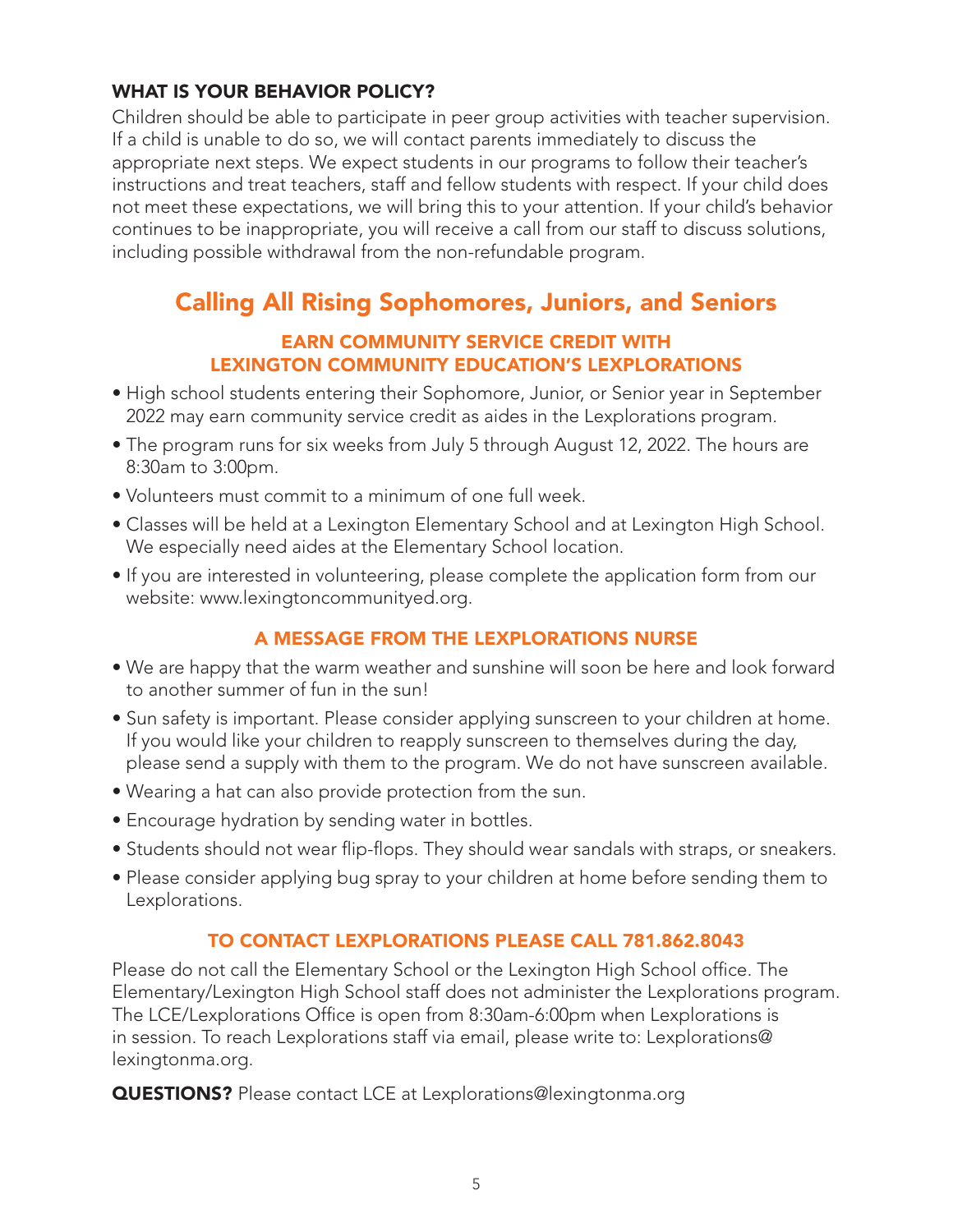## Lexplorations Weekly Directory

| Week 1: July 5 - July 8                                                    | <b>Grade</b> | <b>Week 3: July 18 - July 22</b>                | <b>Grade</b> | <b>Week 4: July 25 - July 29</b>  | <b>Grade</b> |
|----------------------------------------------------------------------------|--------------|-------------------------------------------------|--------------|-----------------------------------|--------------|
| A "Beary" Good Time                                                        | $K-1$        | Active Body                                     | $K-1$        | Play & Learn Finance (Remote)     | $6 - 9$      |
| Art Explorations                                                           | $K-1$        | Dance the Day Away                              | $K-1$        | Dungeons & Dragons                | $8-9$        |
| Space Explorers                                                            | $K-1$        | Art Explorations                                | $K-1$        | Music de Camera                   | $8-9$        |
| Proper Etiquette (Remote)                                                  | $K-2$        | <b>Messy Science</b>                            | $K-1$        | <b>Theater Adventures</b>         | $8 - 9$      |
| <b>LEGO Junior Engineers</b>                                               | $2 - 3$      | Animals in Literature & Art                     | $2 - 3$      | After School Care                 | $K-5$        |
| & Things That Fly<br>All About Plants                                      | $2 - 3$      | For the Birds                                   | $2 - 3$      | <b>Week 5: Aug 1 - Aug 5</b>      | <b>Grade</b> |
| Puzzle Palooza                                                             | $2 - 3$      | Puzzle Palooza                                  | $2 - 3$      | Art Explorations                  | $K-1$        |
| Under the Deep Blue Sea                                                    | $2 - 3$      | Slow Crafting in our Fast World                 | $2 - 3$      | Space Explorers                   | $K-1$        |
| World Cup 2022                                                             | $2 - 3$      | Full S.T.E.A.M. Ahead                           | $2 - 3$      | Super Science                     | $K-1$        |
| Vet Science (Remote)                                                       | $3-4$        | World Cup 2022                                  | $2 - 3$      | Into the Wild                     | $K-1$        |
| Proper Etiquette (Remote)                                                  | $3 - 5$      | Cracking Codes (Remote)                         | $4 - 5$      | <b>Active Body</b>                | $2 - 3$      |
| <b>Building Barns &amp; Boats</b>                                          | $4 - 5$      | Dungeons & Dragons                              | $4 - 5$      | For the Birds                     | $2 - 3$      |
| You're On A Game Show                                                      | $4 - 5$      | Forest School                                   | $4 - 5$      | Dance the Day Away                | $2 - 3$      |
| Harry Potter Fun                                                           | $4 - 5$      | Harry Potter Fun                                | $4 - 5$      | Everyday Superheroes              | $2 - 3$      |
|                                                                            |              | 3D Printing & Robotics with LEGO                |              |                                   |              |
| Origami (Remote)                                                           | $4 - 5$      | Mindstorms                                      | $4 - 5$      | Legos & Legos Mindstorms          | $2 - 3$      |
| Planets In Our Galaxy                                                      | $4 - 5$      | <b>Super Duper Scientists</b>                   | $4 - 5$      | Reptiles & Amphibians             | $2 - 3$      |
| Shark Week                                                                 | $4 - 5$      | Readers & Writers Extraordinaire                | $4 - 5$      | Dungeons & Dragons                | $4 - 5$      |
| Silly Science                                                              | $4 - 5$      | Silly Science                                   | $4 - 5$      | Learn to Draw People              | $4 - 5$      |
| Dungeons & Dragons                                                         | $6 - 7$      | Spy School                                      | $4 - 5$      | Ecosystems & The Human Impact     | $4 - 5$      |
| Fun with Harry Potter Fiction<br>Draw & Paint Animals of the Serengeti and | $6 - 7$      | LEXplore Art                                    | $6 - 7$      | Hip Hop Dance                     | $4 - 5$      |
| Landscapes                                                                 | 8-9          | Biomimicry: Nature Inspired Innovation          | $6 - 7$      | <b>Super Duper Scientists</b>     | $4 - 5$      |
| After School Care                                                          | K-5          | Diplomacy                                       | $6 - 7$      | Modular Origami (Remote)          | $4 - 5$      |
| <b>Week 2 - July 11 - July 15</b>                                          | <b>Grade</b> | Unplugged: Writing in Nature                    | $6 - 7$      | Quidditch World Cup               | $4 - 5$      |
| Animals in Literature & Art                                                | K-1          | Engineering Spaghetti Bridges                   | $6 - 7$      | Slow Crafting in our Fast World   | $4 - 5$      |
| The Secret World of Fairies                                                | $K-1$        | ¡Qué delicioso! Cooking in Spanish!<br>(Remote) | $6 - 7$      | Spy School                        | $4 - 5$      |
| Everyday Superheroes                                                       | $K-1$        | Finance as A Life Skill (Remote)                | $6 - 9$      | Theater Adventures                | $4 - 5$      |
| Robotics with LEGO&Young Inventors Squad                                   | $K-1$        | <b>ELA With Anime</b>                           | $8-9$        | Paint Animals of the Serengeti    | $6 - 7$      |
| <b>Messy Science</b>                                                       | $K-1$        | Draw & Paint Creatures of the Rain Forest       | $8 - 9$      | Sports Management                 | $6 - 7$      |
| <b>Active Body</b>                                                         | $2 - 3$      | Foundational Chemistry                          | 11           | Paint Animals of the Serengeti    | $8 - 9$      |
| Art Explorations                                                           | $2 - 3$      | After School Care                               | $K-5$        | Music Appreciation & Perform      | $8 - 9$      |
| Game Around Fun                                                            | $2 - 3$      | <b>Week 4: July 25 - July 29</b>                | <b>Grade</b> | After School Care                 | $K-5$        |
| Let's Put on a Puppet Show                                                 | $2 - 3$      | <b>Active Body</b>                              | $K-1$        | <b>Week 6: Aug 8 - Aug 12</b>     | <b>Grade</b> |
| Under the Deep Blue Sea                                                    | $2 - 3$      | Art Explorations                                | $K-1$        | Animals in Literature & Art       | $K-1$        |
| Getting Silly with Dr. Seuss                                               | $2 - 3$      | Robotics w/LEGO & Young Inventor Squad          | $K-1$        | A "Beary" Good Time               | $K-1$        |
| Full S.T.E.A.M. Ahead                                                      | $2 - 3$      | Messy Science                                   | $K-1$        | Space Explorers                   | $K-1$        |
| Spy School (Remote)                                                        | 4-5          | Junior Spies                                    | $2 - 3$      | Super Science                     | $K-1$        |
| Harry Potter Fun                                                           | $4 - 5$      | All About Plants                                | $2 - 3$      | <b>Junior Spies</b>               | 2-3          |
| A Week at Hogwarts                                                         | $4 - 5$      | Shark Week                                      | $2 - 3$      | Creative Movement                 | $2 - 3$      |
| Jedi Engineering & Minecraft with LEGOs                                    | $4 - 5$      | Slow Crafting in our Fast World                 | $2 - 3$      | Vet Science                       | $2 - 3$      |
| Mastering Mandalorian                                                      | $4 - 5$      | Full S.T.E.A.M. Ahead                           | $2 - 3$      | World Cup 2022                    | $2 - 3$      |
| Modular Origami (Remote)                                                   | $4 - 5$      | World Cup 2022                                  | $2 - 3$      | Active Body                       | $4 - 5$      |
| Science Adventurers                                                        | $4 - 5$      | Cracking Codes II (Remote)                      | $4 - 5$      | <b>Building Barns and Bridges</b> | $4 - 5$      |
| Stars & Constellations                                                     | $4 - 5$      | Forest School                                   | $4 - 5$      | Cracking Codes (Remote)           | $4 - 5$      |
| Crafty Yankees                                                             | $4 - 5$      | A Week at Hogwarts                              | $4 - 5$      | Dungeons & Dragons                | $4 - 5$      |
| LEXplore Art                                                               | $6 - 7$      | <b>Super Duper Scientists</b>                   | $4 - 5$      | Art Explorations                  | $4 - 5$      |
| Biomimicry: Nature Inspired Innovation                                     | $6 - 7$      | <b>Advanced Potion Making</b>                   | $4 - 5$      | Hip Hop Dance                     | $4 - 5$      |
| Fun With Harry Potter Fiction                                              | $6 - 7$      | Readers & Writers Extraordinaire                | $4 - 5$      | The Art of Geometry               | $6 - 7$      |
| A Guide to Dungeons & Dragons                                              | $6 - 7$      | Science Adventurers                             | $4 - 5$      | 3D Printing & Robotics/LEGO       | $6 - 7$      |
|                                                                            |              |                                                 |              | Mindstorms<br>Alrededor Del Mundo |              |
| Mathcounts                                                                 | $6 - 7$      | Spy School                                      | $4 - 5$      | Hispanohablante                   | $6 - 7$      |
| Sports Management                                                          | 6-7          | Crafty Yankee                                   | $4 - 5$      | Paint Rain Forest Creatures       | $6 - 7$      |
| Eye for Investing (Remote)                                                 | 6-9          | <b>Building Bridges and Towers</b>              | $6 - 7$      | Paint Rain Forest Creatures       | 8-9          |
| Dungeons & Dragons                                                         | 8-9          | A Guide to Dungeons & Dragons                   | $6 - 7$      | After School Care                 | K-5          |
| <b>Beginning Novel Writing</b>                                             | 8-9          | Hip Hop Dance                                   | $6 - 7$      |                                   |              |
| Artist's Sketchbook                                                        | 8-9          | <b>Beginning Novel Writing</b>                  | $6 - 7$      |                                   |              |
| After School Care                                                          | K-5          | Ultimate Frisbee                                | $6 - 7$      |                                   |              |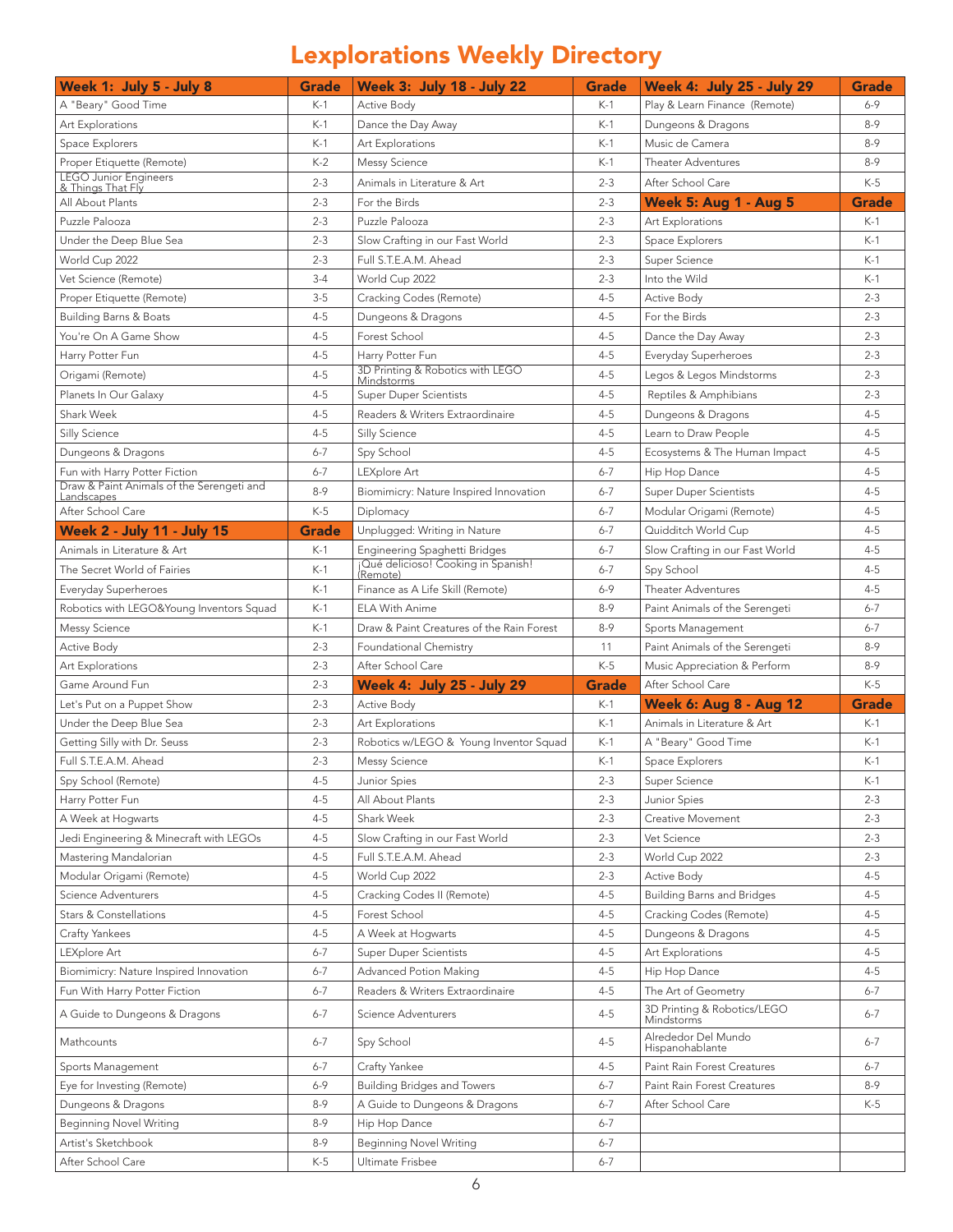#### *New!*

#### Learning Robotics with LEGOs And Young Inventors Squad Grades K-1 *Einstein's Workshop School TBD*

Students will investigate motorized models with LEGO WeDo and learn about gears, belts, and motors for half the day. After building each model, we will solve challenges that exercise our creativity and problem-solving skills in addition to improving the understanding of how machines work! The week will culminate in a project of the students' own design that integrates LEGO and motor power. (Materials for LEGO projects remain in the classroom and projects are not brought home.) The other half of the day, Young Inventors will build and re-engineer components of everyday objects and recycled materials into their own cool gadgets! Students will engage in guided challenges to develop a working knowledge of physics concepts and engineering skills by making science gadgets to take home each day.

July 11 - July 15 \$490 code: 2LEGOS July 25 - July 29 \$490 code: 4LEGOS

#### Super Scientists Grades K-1

*Erica Smith School TBD* 

Explore the scientific world as we experiment with chemistry, physics, engineering, and nature. We will get our hands dirty as we make oobleck, slime and magic mud. We will observe the world around us on a nature walk and observe the life cycle of butterflies and other creatures. We will learn about physics and gravity as we study the art of making paper hoop gliders and other air-powered toys. We will be viewing episodes from the Magic School Bus to support learning.

August 1 - August 5 \$395 code: 5SUPER August 8 - August 12 \$395 code: 6SUPER

#### The Secret World of Fairies Grades K-1

*Cindy Chartrand School TBD*

Get lost this summer in the world of fairies! Using mediums such as paint and clay, hone your artistic and fine motor skills with daily craft activities that will result in a final cumulative project – your own unique fairy garden designed to welcome fairies into your heart and home. We will read and examine fairy folklore, engage in dramatic fairy play, go on a nature scavenger hunt, watch Disney's Tinker Bell and create a written backstory for our own fairy creations.

July 11 - July 15 \$395 code: 2FAIR

### Space Explorers Grades K-1

### *Meghan Teed School TBD*

Come learn everything you need to know about space - astronauts, planets, the moon, stars, and constellations! Projects include making foil-printed moons, solar system nebula jars and constellation artwork! We'll also talk about designing a spaceship and enjoy a few videos from National Geographic Kids. In Space Explorers, we incorporate reading, writing, math, and social-emotional skills in all of our learning to become well-rounded astronauts! July 5 - July 8 \$345 code: 1SPACE August 1- August 5 \$395 code: 5SPACE

August 8 - August 12 \$395 code: 6SPACE

#### Active Body **Grades K-1**

**Gordon Spiller School TBD** 

Get active and moving! We will be introduced to new games and practice our current skills. Work toward achieving your personal best while practicing the important skill of sportsmanship! Join us as we stretch, tone, strengthen, and have fun with team building and cooperative game play. This class is designed in similar fashion to the PE curriculum taught throughout the school year.

July 18 - July 22 \$395 code: 3ACTIV July 25 - July 29 \$395 code: 4ACTIV

#### *New!*

### Dance the Day Away Grades K-1

*Caroline Norris School TBD*

Spend your week dancing, moving and learning with different genres of dance including Ballet, Jazz, Hip Hop, and Musical Theater. Dance themed stories will inspire our arts and crafts projects. We will plan and perform musical theater as well as creating a whole class imaginative story. Our days will be filled with dance and movement activities that incorporate learning foundational math and language art skills. Put on your dancing shoes and join us!

July 18 - July 22 \$395 code: 3DANCE

### Into the Wild Grades K-1

Julie Scafidi November 2016 School TBD

Come on an amazing safari through Africa with Jack Hanna as our guide! We will view videos of Jack in the wild, and create our own safari complete with passports. We will explore and recreate the animals' natural habitats and learn how they live and thrive. Enjoy action packed projects such as mask making, habitat murals, and animal models. Jump into the wild and join our animal adventures.

August 1- August 5 \$395 code: 5WILD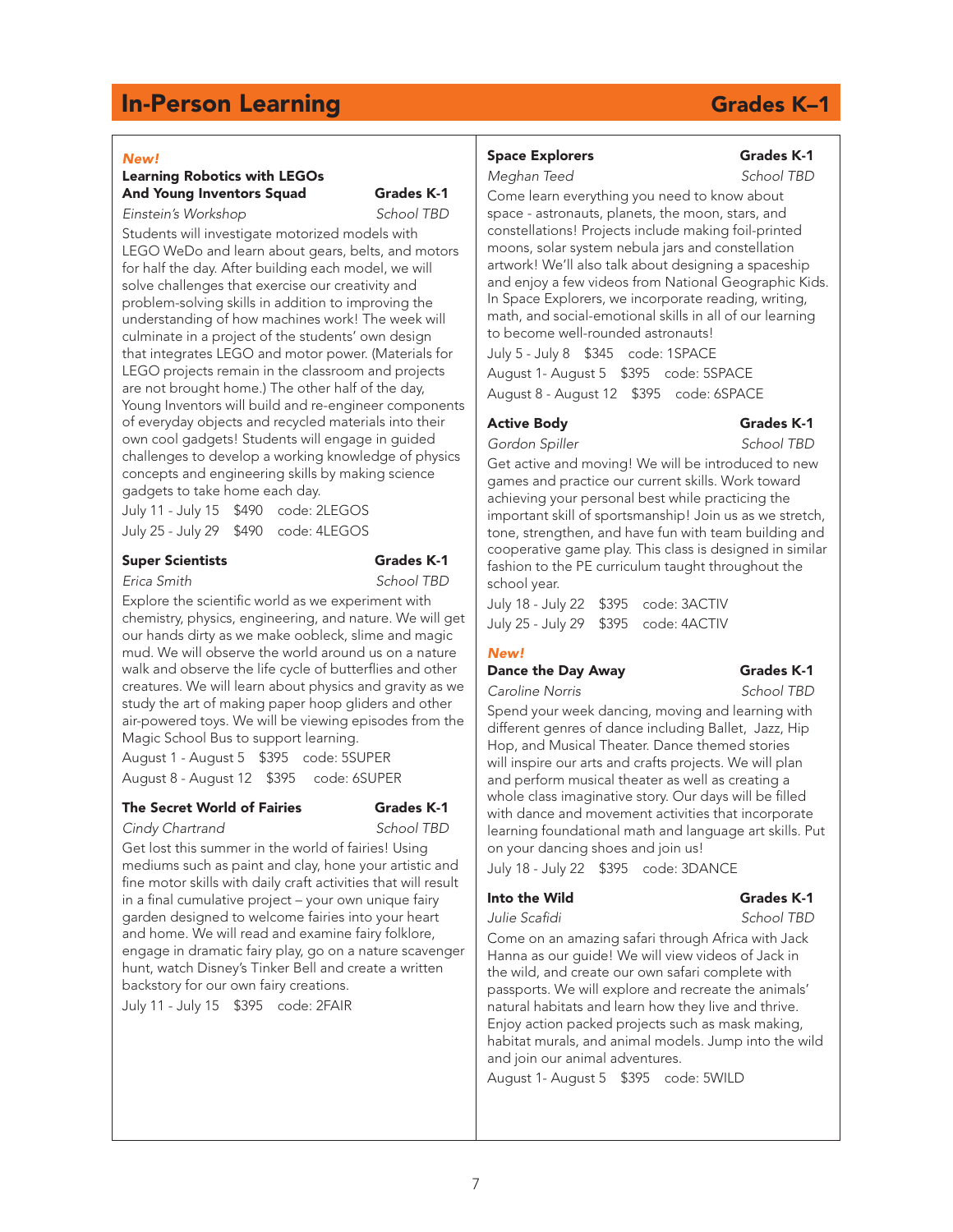Messy Science Grades K-1 *Meghan Teed School TBD* Make many fun, cool, messy, and beautiful science experiments! We will use various materials and learn building and engineering skills and investigate simple chemical reactions by making slime, salt paintings,

8

#### by reflecting on our own superpowers that we use every day.

July 11 - July 15 \$395 code: 2HERO

#### *New!*

### Animals in Literature & Art Grades K-1

*Shawn Wood School TBD*

Lively literature about animals will be our inspiration to create related hands-on art activities. We will create art with animal subjects infusing basic elements of art (shape, line, color, pattern and texture) across a variety of 2D and 3D media including drawing, painting, printmaking, collage, and work in clay. We will investigate and discuss how various artists and illustrators depict animals, and students will be encouraged to reflect upon their art objects by writing poems or stories about their own creations.

July 11 - July 15 \$395 code: 2ANI August 8 - August 12 \$395 code: 6ANI

#### After School Care Grades K-1

*Lexplorations Staff School TBD* 

Students must be in a School TBD Lexplorations program to participate in After School Care. LCE offers supervised activities and play from 3:00-6:00pm, with time for a parent-provided NUT-FREE snack. Children have the opportunity to enjoy both outdoor and indoor play. This program is held at the School TBD School only. Space is limited and Pre-registration is required. July 5 - July 8 \$135 code: 1KAFTER July 11 - July 15 \$165 code: 2KAFTER July 18 - July 22 \$165 code: 3KAFTER July 25 - July 29 \$165 code: 4KAFTER August 1 - August 5 \$165 code: 5KAFTER August 8 - August 12 \$165 code: 6KAFTER

Lexplorations Registrations cannot be processed over the phone, by email, by fax, or in person. To register, visit LexingtonCommunityEd.org/summer

Grade Level refers to the Grade your child will enter in September 2022.

#### and more. By incorporating reading, writing, math, and social-emotional skills in all of our learning we will become well-rounded scientists!

| July 11 - July 15 \$395 code: 2MESS |  |
|-------------------------------------|--|
| July 18 - July 22 \$395 code: 3MESS |  |
| July 25 - July 29 \$395 code: 4MESS |  |

### Art Explorations Grades K-1

*Katie Bettencourt School TBD*

During this course, we will explore art using a variety of 2D and 3D art materials and techniques including: drawing, collage, painting, sculpture and more! We will look at a variety of sources for inspiration, such as famous artists, nature, and books. We will watch videos and/or slideshows to combine art history with art making. We will have so much fun making colorful artwork together!

July 5 - July 8 \$345 code: 1EXPL

July 18 - July 22 \$395 code: 3EXPL July 25 - July 29 \$395 code: 4EXPL August 1 - August 5 \$395 code: 5EXPL

### "Beary" Good Time Grades K-1

Julie Scafidi North School TBD

Would you like to have a picnic or pajama day with a teddy bear you've made? Come and build bears, make clothing and accessories for your bears and homes for them too! You will also participate in a variety of teddy bear, brown bear, and panda bear crafts that include puppet making, mask making, bear bead activities, bear visors and more! We will listen to "beary" great stories and play bear games too! Come join us for a "bearrific" week of bear-filled experiences.

July 5 - July 8 \$345 code: 1BEAR August 8 - August 12 \$395 code: 6BEAR

### *New!*

### Everyday Superheroes Grades K-1

```
Laurel Soulier School TBD
```
Find your inner superhero! Through games, crafts, books such as 'Even Superheroes Have Bad Days' and self-reflection, we will discover the superhero within each of us and create our own superhero identities, complete with unique masks and capes and perform skits showcasing our own superhero qualities. We will have an exciting hero's journey and work together to overcome challenges and defeat a mysterious villain. Not only will we become our superhero alter egos, we will also discover the superhero inside ourselves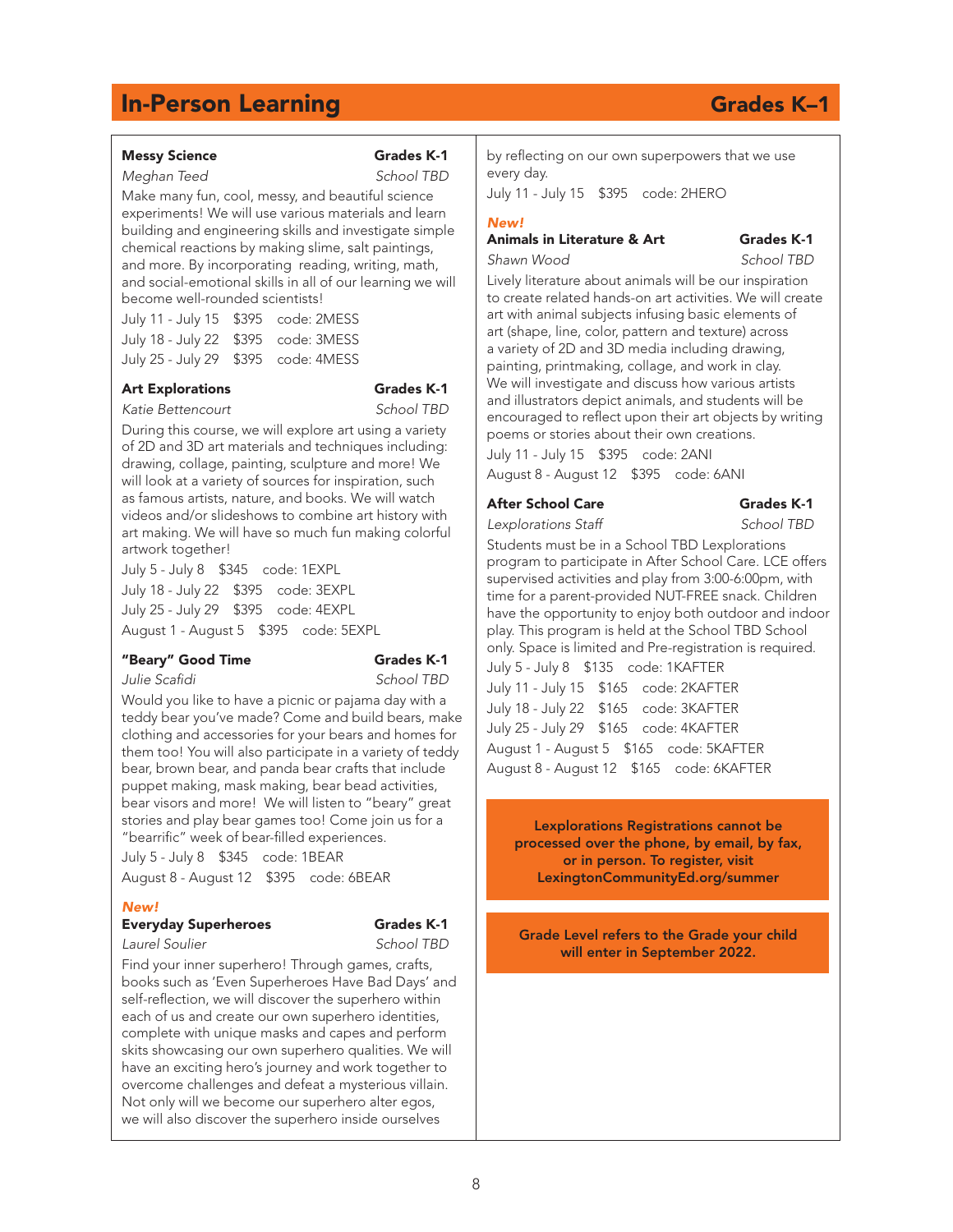#### *New!*

#### LEGO Junior Engineers and Fun With Things That Fly Grades 2-3 *Einstein's Workshop Staff School TBD*

For half of the day we will take LEGO robotics to the next level with WeDo 2.0. Junior Engineers will learn how to build simple machines with motorized parts such as winches, pulleys, and drive trains and have an opportunity to add sensors and program creations to respond to their environment. Each day we will work together to design a machine to meet the challenge of the day! No previous Lego experience is necessary for this class. (Materials for LEGO projects and projects are not brought home.) The other half of the day, have Fun With Things That Fly! From paper airplanes to rockets, this hands-on class will have you making all sorts of flying inventions while exploring aerodynamics and how things move through the air.

July 5 - July 8 \$395 code: 1LEGO August 1- August 5 \$490 code: 5LEGO

#### You're On A Game Show! Grades 2-3

#### *Joshua Curhan School TBD*

Do you like trivia? Have you ever seen a game show on TV and thought, "Hey, I want to be on that!" Well, here's your chance! We will play a variety of team games that will test your knowledge of different topics, including books, history, math, science, sports, pop culture, and more. Games could include Jeopardy!, Blockbusters, Password, Wheel of Fortune, Card Sharks, and others. Create advertisements to fill "commercial breaks" in between shows. At the end of the week, you will have the chance to create your own game show!

July 11 - July 15 \$395 code: 2GAME

#### *New!*

### Animals In Literature & Art Grades 2-3

*Shawn Wood School TBD*

Enjoy lively literature with animals as main characters and be inspired to participate in related hands-on art activities. Infusing basic elements of art (shape, line, color, pattern and texture) students will create art with animals as subject matter across a variety of 2D and 3D media. These creative expressions will include drawing, painting, printmaking, collage, and work in clay. We will also examine how various artists and illustrators depict animals, and develop language to describe what we see. Students will be encouraged to reflect upon their art objects by writing poems or stories about their own creations.

July 18 - July 22 \$395 code: 3ANI

#### The Wonderful World of Reptiles & Amphibians Grades 2-3

#### *Sonny Wilde School TBD*

Frogs, toads, turtles, alligators, crocodiles, and more! We will investigate reptiles and amphibians, large and small. What is the difference between an amphibian and a reptile? Where do they live? What do they eat? We will go on a webquest, read books and watch educational videos to learn about our scaly and webfooted friends. We will make creature related crafts and play reptile and amphibian themed games. August 1- August 5 \$395 code: 5REP

#### All About Plants Grades 2-3

*Summer Spencer School TBD* Have a green thumb or just want to know more about the plants that are all around us? Join us in All About Plants and grow along with your plant! We will read books, make some cool crafts, and watch a Magic School Bus episode on photosynthesis as we learn about pollinators, and the different flowers, fruits, and veggies that give life to the Earth and everyone on it! At the end of the week you will decorate a flower pot and plant your very own seedling to bring home to start your own garden!

July 5 - July 8 \$345 code: 1PLANT July 25 - July 29 \$395 code: 4PLANT

### Shark Week Grades 2-3

*Sonny Wilde School TBD*

Ahoy young shark lovers! This week you will learn about different species of sharks, their habitats (including the sharks that call Massachusetts' waters home), their roles in food chains, their amazing adaptations, common misconceptions, and current environmental threats. We will do some shark sleuthing on the web and create posters, google presentations, and mini-books to share what we have learned. We will also create "shark art" projects, go on a shark tooth treasure hunt, and play other unique shark-themed games.

July 25 - July 29 \$395 code: 4SHRK

#### Art Explorations Grades 2-3

*Katie Bettencourt School TBD*

During this course, we will explore using a variety of 2D and 3D art materials and techniques including: drawing, collage, painting, sculpture and more! We will look at a variety of sources for inspiration, such as famous artists, nature, and books. We will watch videos and/or slideshows to combine art history with art making. We will have so much fun making colorful artwork together!

July 11 - July 15 \$395 code: 2EXPL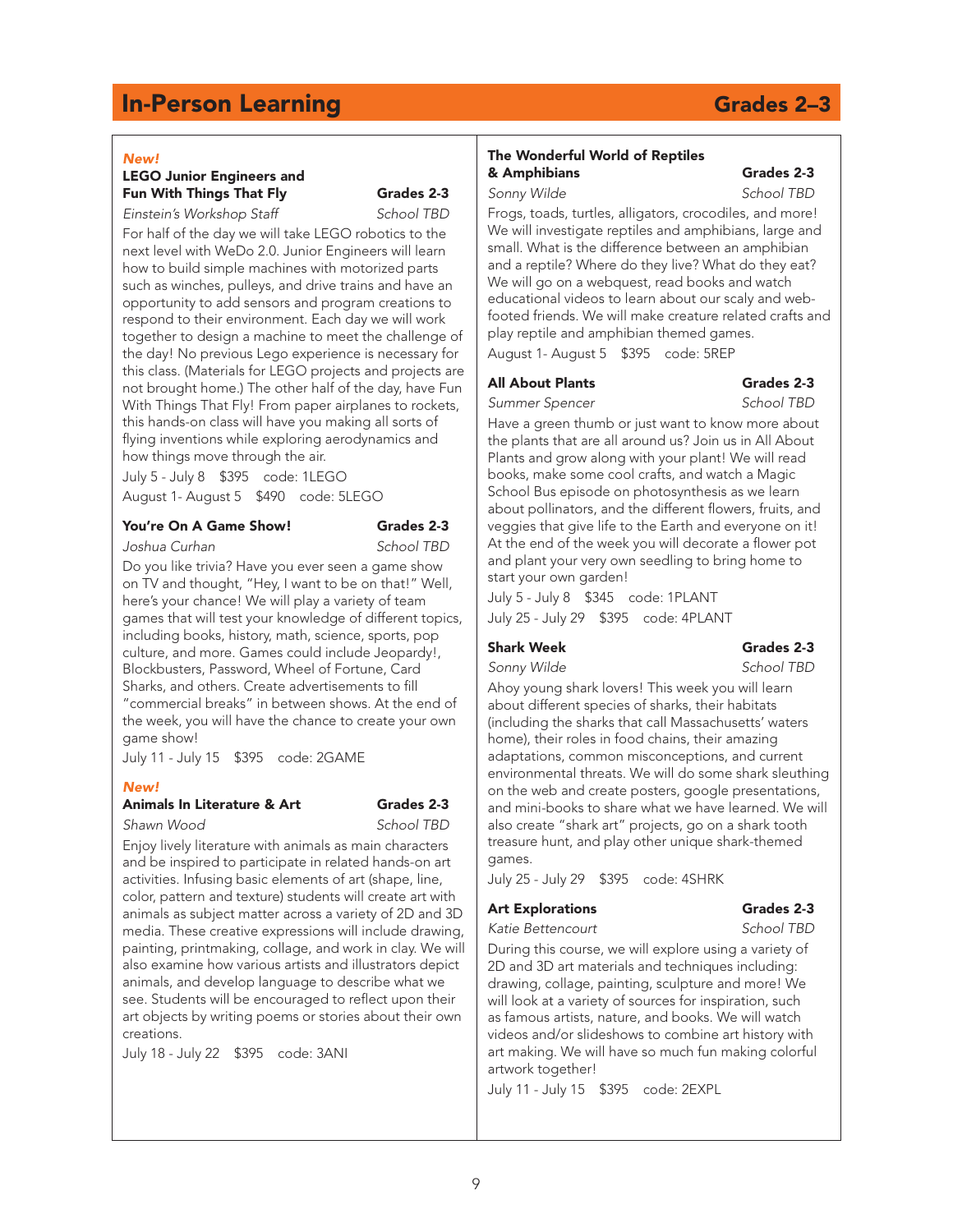#### Vet Science Grades 2-3

*Julianne Black School TBD*

Vet science is the place to learn about and explore all things furry, fuzzy, creepy, crawly, feathery, and scaly! Read books, make crafts, and play games while learning about animal science and veterinary medicine. End the week with a visit from a live farm animal! The movie Madagascar will be shown.

August 8 - August 12 \$395 code: 6VET

#### Under the Deep Blue Sea Grades 2-3

## *Rachael Quebec School TBD*

Dive in and discover life in the ocean. See how big whales really are, find out what sharks feel like, and hold coral and beautiful shells. Throughout the week you'll have fun with games, arts, crafts, and stories while learning all about mammals, fish, and invertebrates. Students will enjoy two films National Geographic Kids Video Really Wild Animals: Deep Sea Dive, and Disney's Finding Nemo. You will discover so many fascinating creatures...from the sandy shore to under the deep blue sea!

July 5 - July 8 \$345 code: 1SEA July 11 - July 15 \$395 code: 2SEA

#### Active Body **Grades 2-3**

*Gordon Spiller School TBD* 

Get active and moving! We will be introduced to new games and practice our current skills. Work toward achieving your personal best while practicing the important skill of sportsmanship! Join us as we stretch, tone, strengthen, and have fun with team building and cooperative game play. This class is designed in similar fashion to the PE curriculum taught throughout the school year.

July 11 - July 15 \$395 code: 2ACTIV August 1 - August 5 \$395 code: 5ACTIV

#### *New!*

### Let's Put on a Puppet Show Grades 2-3

*Summer Spencer School TBD* 

Just like Pinocchio we cannot tell a lie: this week will be a ton of fun! We will learn about the significance of puppets in storytelling throughout history and in different cultures, create different types of puppets, and at the end of the week work together to put on an original show. We will create an original script, set designs, puppets, sound effects, and more to put on an unforgettable puppet show.

July 11 - July 15 \$395 code: 2PUPP

#### *New!* **Junior Spies Community Community Community Community Community Community Community Community Community Community**

### *Laurel Soulier School TBD*

Solve mysteries this week and become a Junior Spy! Spies will practice their problem solving, observation, and communication skills in order to solve mysteries each day. At the end of the week we put our heads together to solve the ultimate mystery. To prepare for your spy mission you will create your own spy tools and outfits and will play games that involve team building and cooperation. Junior Spy training will also include physical training such as mastering a homemade outdoor obstacle course.

July 25 - July 29 \$395 code: 4JR August 8 - August 12 \$395 code: 6JR

### *New!*

Full S.T.E.A.M. Ahead Grades 2-3 *Kristina Greco School TBD* 

All aboard for a week full of exploring Science, Technology, Engineering, Art and Math! Engage in experiments and projects that spark curiosity and wonder of the world around us. Get ready for some hands on, collaborative projects as we explore such topics as gravity, structural engineering and water. We will read books and watch some Magic School Bus episodes that connect to the S.T.E.A.M. topics we are exploring.

| July 11 - July 15 \$395 code: 2STEAM |
|--------------------------------------|
| July 18 - July 22 \$395 code: 3STEAM |
| July 25 - July 29 \$395 code: 4STEAM |
|                                      |

### *New!*

### Dance the Day Away Grades 2-3

*Caroline Norris School TBD*

Spend your week dancing, moving and learning with different genres of dance including Ballet, Jazz, Hip Hop,and Musical Theater. Dance themed stories will be our inspiration for arts and crafts projects. We will spend time planning and performing musical theater performances as well as creating a whole class imaginative story, as well as our own creative stories. Our days will be filled with dance and movement activities that incorporate learning foundational skills in phonics, writing, reading and math. Put on your dancing shoes and join us!

August 1 - August 5 \$395 code: 5DANCE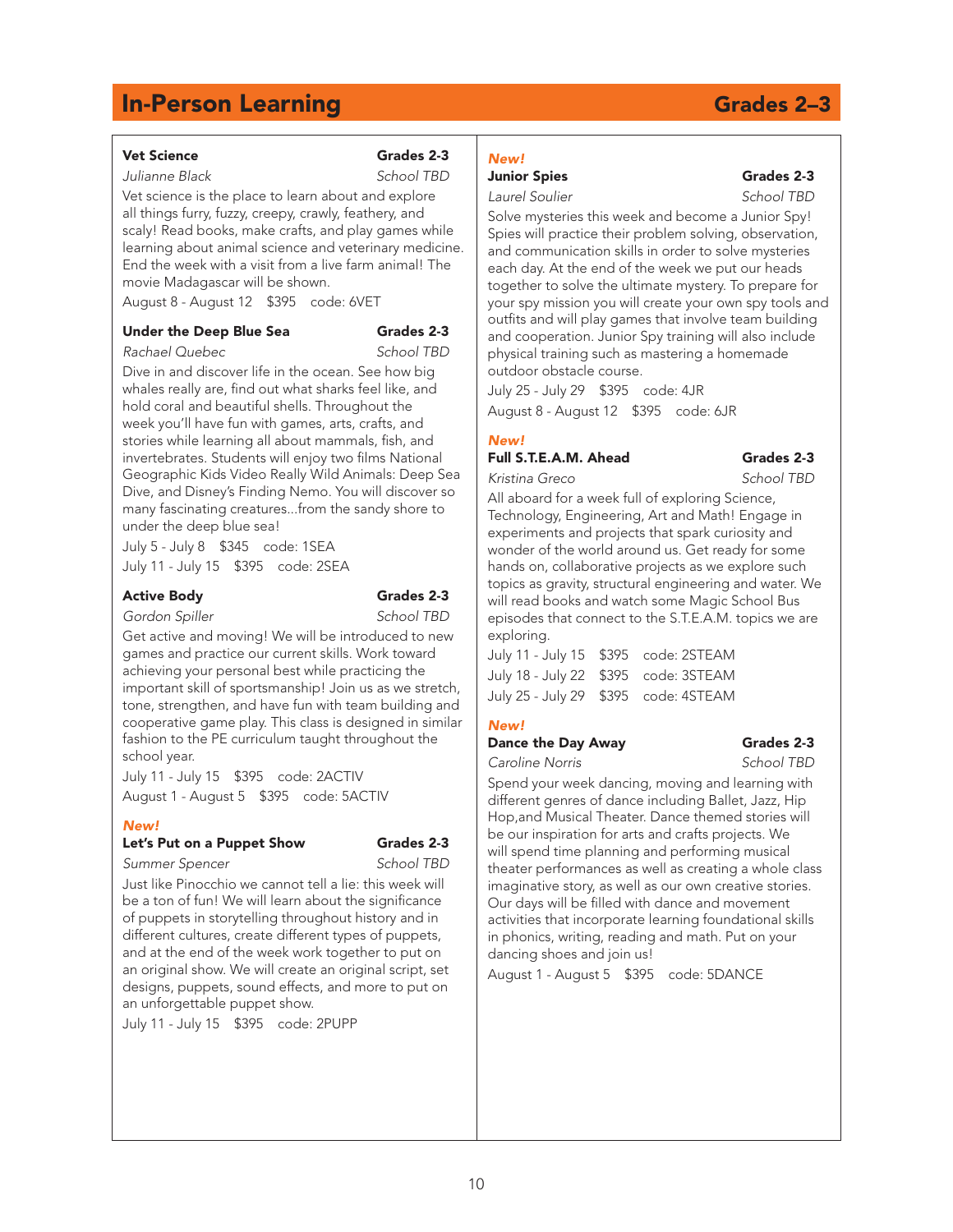#### *New!*

### Everyday Superheroes Grades 2-3

*Laurel Soulier School TBD* 

Find your inner superhero! Through games, crafts, books such as Even Superheroes Have Bad Days and self-reflection, we will discover the superhero within each of us and create our own superhero identities, complete with unique masks and capes and perform skits showcasing our own superhero qualities. We will have an exciting hero's journey and work together to overcome challenges and defeat a mysterious villain. Not only will we become our superhero alter egos, we will also discover the superhero inside ourselves by reflecting on our own superpowers that we use every day.

August 1 - August 5 \$395 code: 5HERO

#### *New!*

### Puzzle Palooza Grades 2-3

*Nicole Wu School TBD* 

Calling all puzzle lovers! Come join Puzzle Palooza and have a week of fun exploring puzzles of all kinds. From jigsaw puzzles (is 500 pieces too many?!) to board games (Guess Who, Rush Hour Traffic Jam, BattleShip) to number and word puzzles (sudoku, KenKen, crosswords, & more!), you will have a chance to play all of these fan favorites. We will create journals to record game steps and any tips and tricks that you have learned. By the end of the week, you will even create your own puzzle! Let's get puzzling!

July 5 - July 8 \$345 code: 1PUZZ July 18 - July 22 \$395 code: 3PUZZ

#### *New!*

#### Slow Crafting in our Fast World Grades 2-3

*Courtney Stacey School TBD* 

Sometimes it's hard to create the time to slow down and let our imagination wander. In this course, participants will be encouraged to use their hands and the natural resources around them to create art in unique and tech-free ways. Flower pressing, collagecreating, natural tie-dyeing and beeswax candle making (all heat use will be handled by an adult) are just a few of the crafts we'll be experimenting with in this course. Students will end the week with a variety of handmade goods!

July 18 - July 22 \$395 code: 3SLOW July 25 - July 29 \$395 code: 4SLOW

### For the Birds Grades 2-3

*Summer Spencer School TBD*

Learn all about the different types of birds who call our town home! To prepare for our bird watching we will create our own field notebooks and binoculars to help keep track of the wildlife we see. We will investigate how and why birds fly and make fun bird themed crafts. At the end of the week you will make your own bird feeder to bring home so you can continue perfecting your bird watching technique after the week is over! July 18 - July 22 \$395 code: 3BIRD

August 1 - August 5 \$395 code: 5BIRD

### *New!*

World Cup 2022 Grades 2-3

*Kayla McCauley School TBD*

The world will come together in Qatar this fall to play the World Cup! Put on your favorite soccer jersey and play soccer while learning about the games, the cultures of the countries that will be playing and the healthy nutrition and exercise habits of the athletes, as well as their commitment to their communities. In addition to art projects such as decorating our own jerseys and trophies, reading about famous players and watching highlights of soccer matches we will get outside, practice soccer skills and play soccer as a team.

July 5 - July 8 \$345 code: 1WORLD July 18 - July 22 \$395 code: 3WORLD July 25 - July 29 \$395 code: 4WORLD August 8 - August 12 \$395 code: 6WORLD

#### Getting Silly with Dr Seuss Grades 2-3

*Dani D'Elia School TBD* 

Come get silly with Dr. Seuss! Each day we will read and explore some popular Dr. Seuss stories. Books will be transformed into plays for exciting Reader's Theater performances filled with nonsense words, rhyming, and laughter. You'll get creative as you make craft and beading projects that correlate with the stories we read. We will also create and publish our very own silly story! In-class and on-line games will allow us to further explore Seuss's famous way with words. The motion pictures, Horton Hears a Who! (Rated G) and The Lorax (Rated G) will be shown for some afternoon quiet time (crafting is also an option). Join us for a week filled with exploration, imagination, learning and fun.

July 11 - July 15 \$395 code: 2SEUSS

Grade Level refers to the Grade your child will enter in September 2022.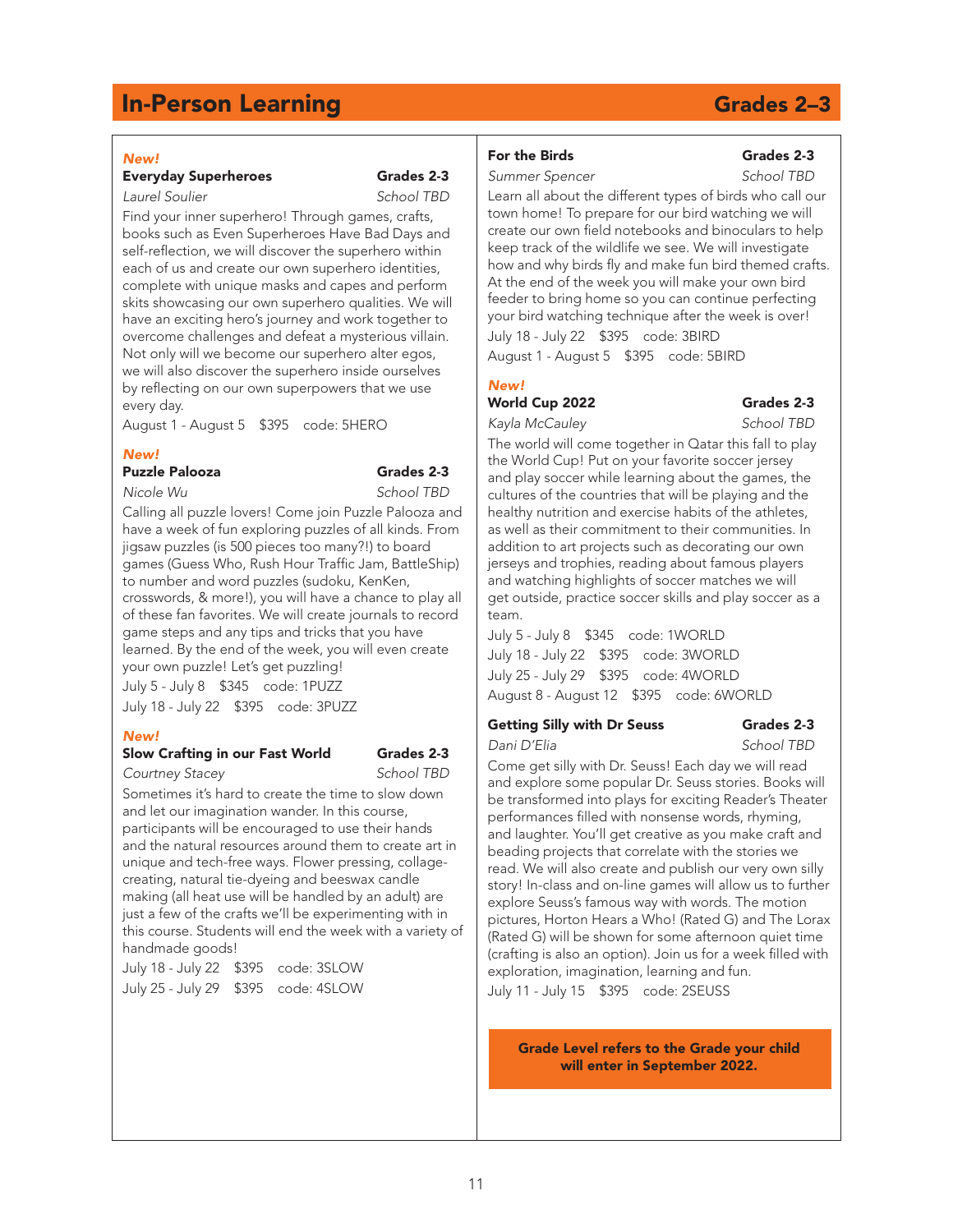#### *New!*

Creative Movement Grades 2-3

## *Courtney Stacey School TBD*

Interested in exploring the many modalities of movement including yoga, kickboxing (no equipment necessary), dance, breath work and even walking? Join this fun and explorative course and try something new! We may watch a 1-10 minute video on a movement modality (a clip of a dance troupe or kids' yoga class) for inspiration. We will touch on the importance of connecting our movement to our minds and also work on basic balance, agility and stretching. Please bring a yoga or fitness mat to class if you have one.

August 8 - August 12 \$395 code: 6MOVE

### After School Care Grades 2-3

*Lexplorations Staff School TBD* 

Students must be in a Lexplorations School TBD program to participate in After School Care. LCE offers supervised activities and play from 3:00-6:00pm, with time for a parent-provided NUT-FREE snack. Children have the opportunity to enjoy both outdoor and indoor play. This program is held at the School TBD School only. LCE does not provide transportation between School TBD and other locations. Space is limited and Pre-registration required.

July 5 - July 8 \$135 code: 12AFTER July 11 - July 15 \$165 code: 22AFTER July 18 - July 22 \$165 code: 32AFTER July 25 - July 29 \$165 code: 42AFTER August 1 - August 5 \$165 code: 52AFTER August 8 - August 12 \$165 code: 62AFTER

## **In-Person Learning Grades 4–5**

### Active Body **Grades 4-5**

*Gordon Spiller School TBD* 

Get active and moving! We will be introduced to new games and practice our current skills. Work toward achieving your personal best while practicing the important skill of sportsmanship! Join us as we stretch, tone, strengthen, and have fun with team building and cooperative game play.This class is designed in similar fashion to the PE curriculum taught throughout the school year.

August 8 - August 12 \$395 code: 6ACTIV

#### *New!*

#### Jedi Engineering and Minecraft With Legos Grades 4-5

*Instructors from Play-Well TEKnologies School TBD* Prepare for a full-day LEGO program packed with hands-on and minds-on STEM fun! Explore engineering principles with LEGO materials as we construct the Ewok Village on Endor, fly through space on our XWings, and defend the Echo Base on Hoth. Then build a Creeper, a Lava Trap, and a Minecart from the Minecraft universe! Defeat the Empire and craft innovative solutions in this full-day themed engineering program for LEGO fanatics!

July 11 - July 15 \$395 code: 2JED

#### *New!*

### Slow Crafting in our Fast World Grades 4-5

*Courtney Stacey School TBD* 

Sometimes it's hard to create the time to slow down and let our imagination wander. In this course, participants will be encouraged to use their hands and the natural resources around them to create art in unique and tech-free ways. Flower pressing,

collage-creating, natural tie-dyeing and beeswax candle making (all heat use will be handled by an adult) are just a few of the crafts we'll be experimenting with in this course. Students will end the week with a variety of handmade goods!

August 1 - August 5 \$395 code: 5SLOW

### Art Explorations Grades 4-5

*Katie Bettencourt School TBD* 

During this course, we will explore using a variety of 2D and 3D art materials and techniques including: drawing, collage, painting, sculpture and more! We will look at a variety of sources for inspiration, such as famous artists, nature, and books. We will watch videos and/or slideshows to combine art history with art making. We will have so much fun making colorful artwork together!

August 8 - August 12 \$395 code: 6EXPL

### Planets In Our Galaxy Grades 4-5

*Folasade Finnih School TBD* 

Want to be a space explorer? Come explore the planets in our galaxy, the Milky Way. Each day begins with scientific inquiry and research. We will create art projects and use different hands-on activities with our new found knowledge to cement learning and to have fun. Learning will be supported with short videos from BrainPop and Story Bots. Working in groups (where deemed safe) or individually, students will build fun models of planets, create their own space books, and write poems about their real and imaginary planets. We will also explore the galaxy and space in real time using the Sky View application.

July 5 - July 8 \$345 code:1PLANET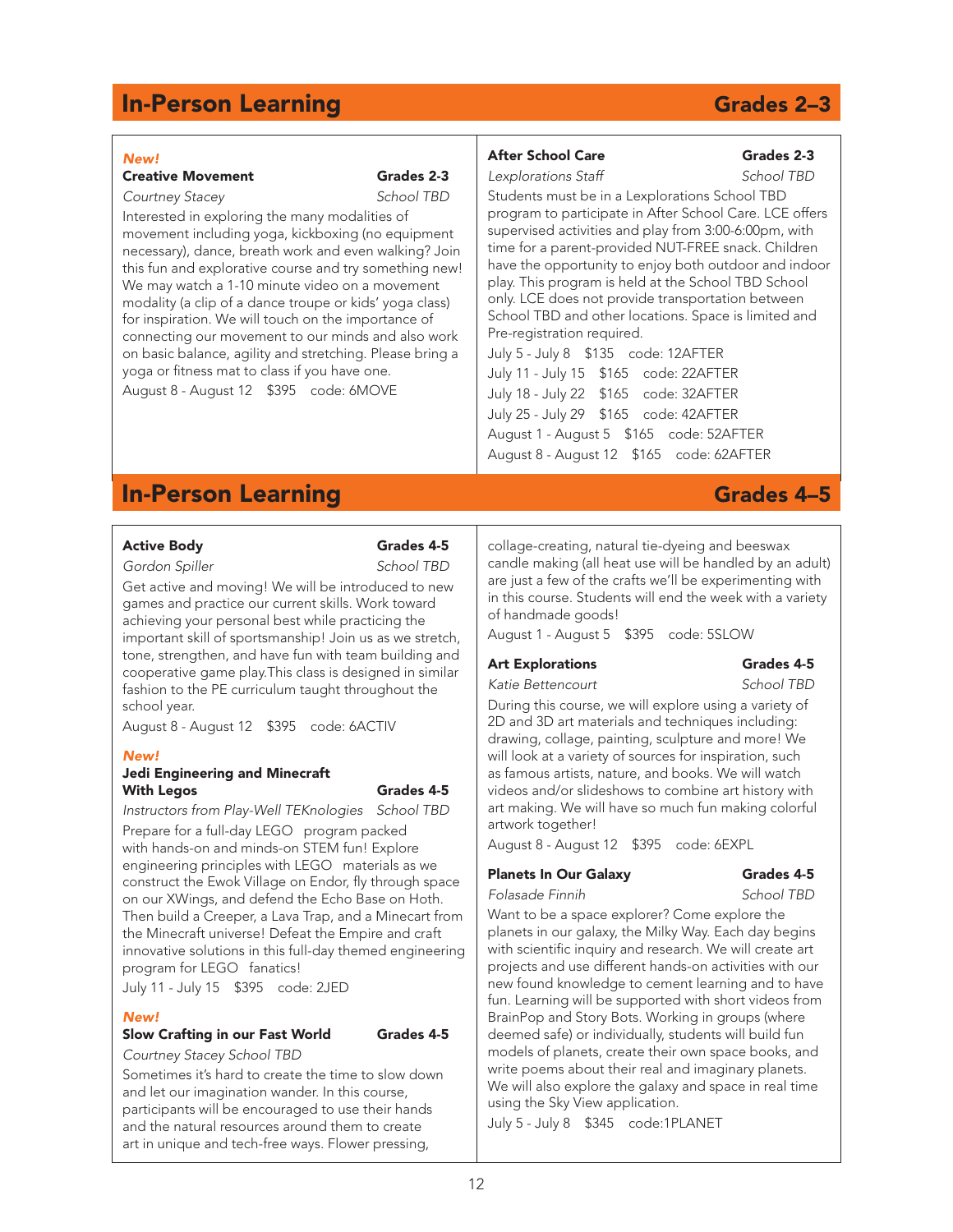#### *New!*

### Learn to Draw People **Grades 4-5**

*Shawn Wood School TBD*

A multi-media exploration of drawing the human figure. Students will begin by learning basic proportions and will serve as models for each other enabling them to see and draw gestures in bodies. Highlights include building wire sculptures, printmaking to show movement, and portrait drawing to capture likeness. With increasing fine motor skills and a toolbox of techniques students will feel more accomplished as their vision and artistic production merge into more realistic figures.

August 1 - August 5 \$395 code: 5DRAW

### Harry Potter Fun<br>
Grades 4-5

## *Sarah Davison School TBD*

Are you the ultimate Harry Potter fan? If you answered YES, then get ready for a week filled with fun, creativity and…HARRY POTTER! After you are sorted into your house, you will create your own Monster Book of Monsters, learn how to make a potion out of household items, and even design your own wand. The story will provide inspiration for our activities and adventures which we will document in our journals. So hop on your broomstick and join us for a "wizarding" week.

July 5 - July 8 \$345 code: 1HARRY July 11- July 15 \$395 code: 2HARRY July 18 - July 22 \$395 code: 3HARRY

#### Spy School Grades 4-5

*Julianne Black School TBD* 

Welcome to an exciting world of espionage! Each day we will receive a top-secret mission to complete in order to become a master spy. Participate in exciting activities like martial arts training (non-contact), an obstacle course, a "laser" maze, and creating and using spy gadgets. Spy School teaches physical skills, problem solving, teamwork, and critical thinking within the framework of the exciting world of a spy. The movie Spy Kids will be viewed.

July 18 - July 22 \$395 code: 3SPY July 25 - July 29 \$395 code: 4SPY

August 1 - August 5 \$395 code: 5SPY

## sharks that call Massachusetts' waters home), their roles

in food chains, their amazing adaptations, common misconceptions, and current environmental threats. We will do some shark sleuthing on the web and create posters, google presentations, and mini-books to share what we have learned. We will also create "shark art" projects, go on a shark tooth treasure hunt, and play other unique shark-themed games.

Shark Week Grades 4-5 *Sonny Wilde School TBD* Ahoy young shark lovers! This week you will learn about different species of sharks, their habitats (including the

July 5 - July 8 \$345 code: 1SHARK

#### *New!*

### Science Adventurers Grades 4-5

*Stephanie Kozak School TBD* 

Each day, we will explore a different area of science and the wonders of space, the power of weather, and the exciting reactions of chemistry through interactive and hands-on activities. Have you ever wanted to be an astronomer that studies the universe or a meteorologist that studies the weather? You can be all of those and more in this fun-filled program. We will build rockets, make a sundial, make weather vanes, create a rain cloud, grow crystals, make a lava lamp and much more! Science Adventurers will take home their creations at the end of the week as well as a new appreciation for the wonders of science. July 11 - July 15 \$395 code: 2SCIE

July 25 - July 29 \$395 code: 4SCIE

## Crafty Yankee Grades 4-5

*Elizabeth Class School TBD* 

If you can't get enough of arts and crafts activities, this is the class for you. Design and create all week long. Projects will range from simple to more complicated projects that take a few days to complete. Projects may include decorating and painting wooden crafts, painting birdhouses, clay sculptures, decorating calendars, aprons, sand art, and using beads and gimp. We will complete as many activities as we can during the week. Days may include a short movie after recess to give everyone a chance to cool down and relax before starting another creative activity. July 11 - July 15 \$395 code: 2YANK July 25 - July 29 \$395 code: 4YANK

#### QUESTIONS? Please contact LCE at Lexplorations@lexingtonma.org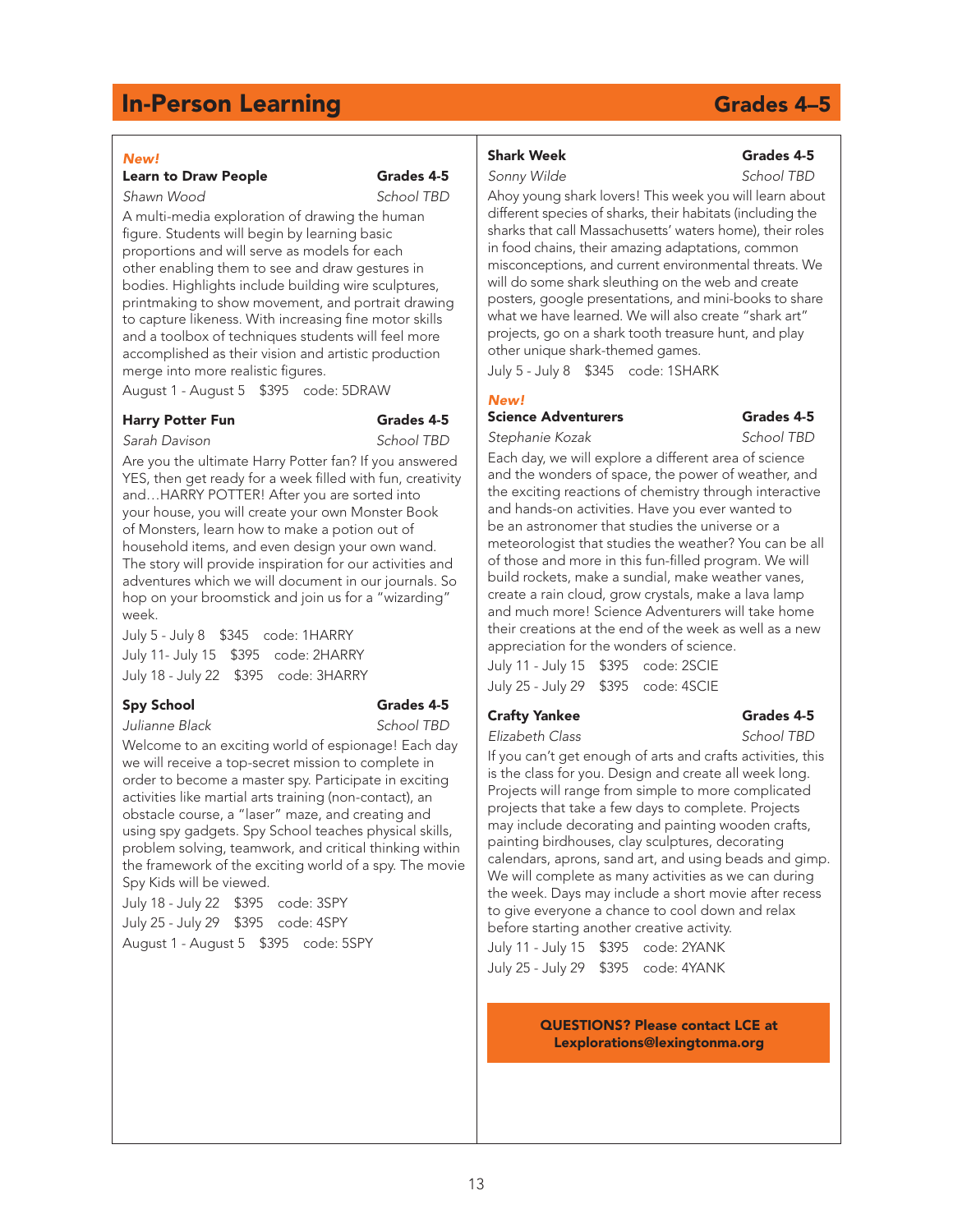#### Stars & Constellations Grades 4-5

*Folasade Finnih School TBD* 

Come learn about the various stars in our galaxy that fill our night sky, and our day sky, including the Sun. Each day begins with scientific inquiry and research. We will create art projects and use different hands-on activities with our new found knowledge to cement learning and to have fun. Working in groups (where deemed safe) or individually students will build fun models of stars and constellations. Learn about the cultural and mythical tales behind stars and constellations (and create your own!) and explore the constellations in the sky in real time using Sky View Lite applications.

July 11 - July 15 \$395 code: 2STAR

### **Dungeons & Dragons** Grades 4-5

*Dylan Baxter King School TBD* 

Newcomers and experts alike will play the fun & popular game of Dungeons & Dragons. You will invent a character that comes to life while taking part in imaginary adventures that take you through new lands and experiences with other players in your campaign. July 18 - July 22 \$395 code: 3DANDD

August 1 - August 5 \$395 code: 5DANDD August 8 - August 12 \$395 code: 6DANDD

#### *New!*

#### Forest School Grades 4-5

*Catherine Farley School TBD*

Inspired by the bestselling books Play The Forest School Way and A Year of Forest School, this course combines Forest School Activities, curriculumbased science explorations, and Nature's Classroom experiences. This week will foster curiosity and deepen appreciation of Nature through activities such as Woodland Mapping. Create amazing woodland crafts, build survival skills and learn to camouflage and construct a Teepee Shelter. Engage in team building games and energizers such as Hungry Birds and Intuition. Conduct science investigations such as Water Cycle In A Bag and Rube Goldberg Machines and end week with the fan favorite: Predator versus Prey!

July 18 - July 22 \$395 code: 3FOR July 25 - July 29 \$395 code: 4FOR

> Grade Level refers to the Grade your child will enter in September 2022.

### *New!*

### 3D Printing & Robotics With Lego Mindstorms Grades 4-5

*Einstein's Workshop Staff School TBD* 

For half of the day, learn how to design awesome 3D objects using BlocksCAD, a software program developed at Einstein's Workshop. BlocksCAD combines 3D modeling with block-based coding for an easy to use and educational experience. We will also print a few of the students' own models on our 3D printers to take home! The other half of the day, we'll take you from the basics of robot building and movement to advanced navigation with sensors: teaching the robot how to make decisions for itself! LEGO Mindstorms is a great system to build your robot and then use the drag-and-drop coding software to give it commands. This is a great first step for anyone, including students interested in competitive robotics. (Materials for LEGO projects remain in the classroom and projects are not brought home.) July 18 - July 22 \$490 code: 3LEG

#### You're On A Game Show! Grades 4-5

*Joshua Curhan School TBD*

Do you like trivia? Have you ever seen a game show on TV and thought, "Hey, I want to be on that!" Well, here's your chance! We will play a variety of team games that will test your knowledge of different topics, including books, history, math, science, sports, pop culture, and more. Games could include Jeopardy!, Blockbusters, Password, Wheel of Fortune, Card Sharks, and others. Create advertisements to fill "commercial breaks" in between shows. At the end of the week, you will have the chance to create your own game show!

July 5 - July 8 \$345 code: 1GAME

### Advanced Potion Making Grades 4-5

*April Hunt School TBD* 

Do you want to become an Auror after you finish your wizarding studies? How about a Healer? Maybe even a Potions Master? Join us in the Dungeon to learn how to brew potions like Polyjuice Potion, Amortenia and more! Witches and wizards will craft their own wands, mix rare ingredients into their cauldrons and watch their potions come to life. Grab your broomsticks, copy of Advanced Potion Making and be ready to create some magic!

July 25 - July 29 \$395 code: 4POTION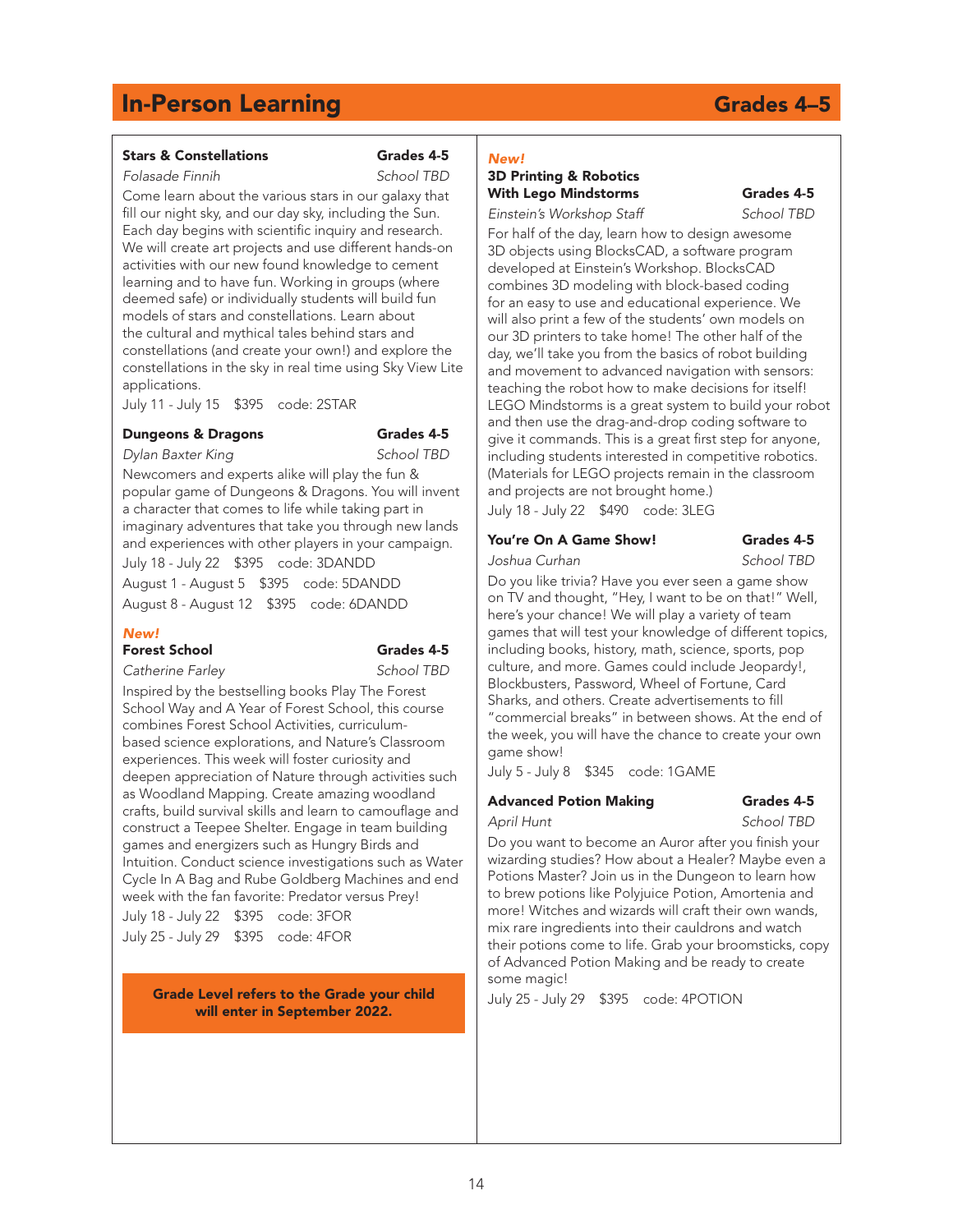#### Super Duper Scientists Grades 4-5

*Laurel Harris School TBD* 

Explore the scientific world as we experiment with chemistry, physics, electricity, and the magical properties of water. Get your hands dirty as we make Oobleck, funny putty, and sidewalk chalk. Learn about physics and gravity as we study the art of making paper airplanes. Put your hands to the test as we create simple motors and much more! In addition, we will gain some of our background knowledge and expertise from viewing Bill Nye the Science Guy and Science Bob videos.

July 18 - July 22 \$395 code: 3MADS July 25 - July 29 \$395 code: 4MADS August 1 - August 5 \$395 code: 5MADS

#### The Quidditch World Cup Grades 4-5

## *April Hunt School TBD*

Calling all chasers, beaters, keepers and seekers! Calling all witches and wizards looking to find their fame through the bludgers, quaffles, and snitches! Come join us as we train for the 433rd Quidditch World Cup! You will create your very own racing broom, while attending daily Quidditch practices that will prepare you to compete for the glorious World Cup! No magical experience needed. Invisibility cloaks are strictly prohibited.

August 1 - August 8 \$395 code: 5QUID

#### *New!*

Welcome Readers & Writers Extraordinaire **Grades 4-5** 

*Hannah Kelly School TBD* 

This week get ready to tap into your inner reader and writer to create and discover the magic of the written word! Each day contains a different fun writing prompt and reading question as a starting point for creating a story on your own or with a partner. Read, create, write and even act out part of your story. Our days will include handwriting as well as typing as well as activities and crafts including creating writing jars, making slime, decorating reading/writing bags, and flashlight reading. On our flashlight reading day you can bring a stuffed animal, blanket and pillow if you like. We will also watch Raya and The Last Dragon, to bridge connections to our fantasy writing!

July 18 - July 22 \$395 code: 3READ July 25 - July 29 \$395 code: 4READ

> QUESTIONS? Please contact LCE at Lexplorations@lexingtonma.org

#### *New!*

#### Engineering & Architecture: Building Barns & Boats Grades 4-5 *John Chamberlain School TBD*

Frame your barns and raise your "beams" from the ground up, connect vertical frames, and add supportive truss work. Accessorize your barns with stairs, ladders, haylofts, doors, and weathervanes as you learn about architectural principles and styles. In the afternoon, we will build models of 3D boats. Frame and brace your boat structures; add sides, bows, oars, masts, and sails. Listen to Viking myths as you make Viking longboats. Create authentic 18th-century pirate ships with cannons, captain's decks, masts, and sails. July 5 - July 8 \$345 code: 1BARN

### Theatre Adventures Grades 4-5

*Poormina Kirby School TBD* 

Ever daydream about having super powers? Ever spend time twirling an imaginary mustache, or perfecting your evil laugh? Well, Theater Adventures is a place to bring out your inner superhero and villain, as we create scenes borrowing from the best actionadventure and superhero stories. Create your own characters, and the masks to go with them, including super-powers and weaknesses - even secret identities. Class activities will include theater and improv games, scene writing and character work, as well as crafting the masks and props needed to present our stories. We'll also create commercials for ridiculous products to intersperse with our adventure scenes. Students will learn performance skills, story structure and collaboration, all in a team-focused and wildly imaginative environment. Each week will culminate in a unique workshop performance.

August 1 - August 8 \$395 code: 5THEA

### Ecosystems & Human Impact Grades 4-5

*Elizabeth Class School TBD* 

How do living and nonliving things interact in the world around us? What are some ways that humans have an impact on the world? We will start and end our week talking about ecosystems and the impact people have on the natural world. Through videos, online research, and group discussions, we will create digital projects about biomes, animal adaptations, endangered animals,and human impacts on the environment. Be ready to dive into scientific research and share in some exciting discussions!

August 1 - August 5 \$395 code: 5ECO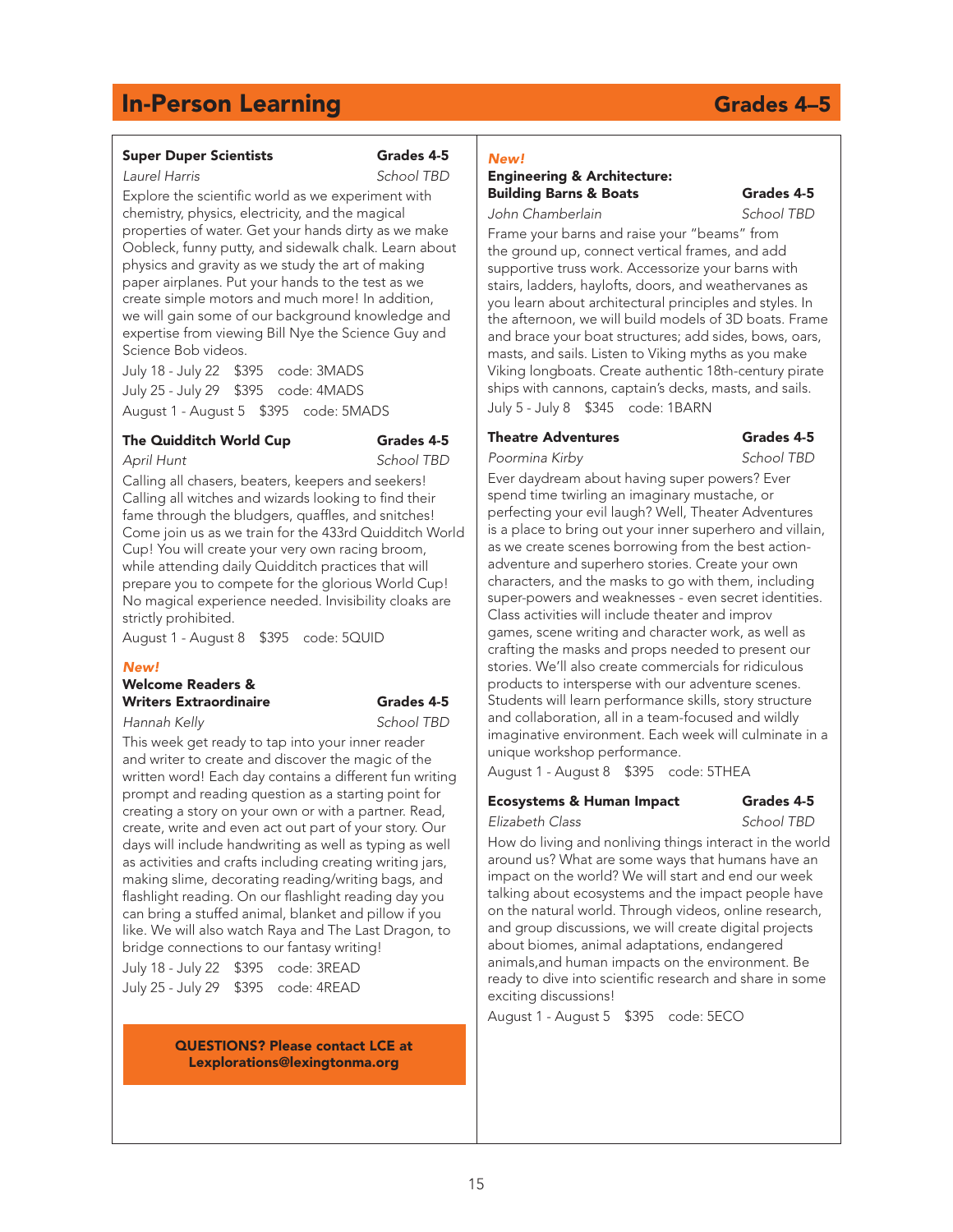### A Week at Hogwarts Grades 4-5

*Katrina Roscoe School TBD*

Have you ever wished you could go to Hogwarts School of Witchcraft and Wizardry just like Harry, Ron and Hermione? Now is your chance! In this weeklong adventure you will participate in a house sorting ceremony, design your own wand, create potions, and learn how to play Quidditch (the muggle version, of course!) Show off your imaginative side by creating a variety of Harry Potter themed crafts, reading scenes from the books, and writing your own stories. Short sections of Harry Potter & The Sorcerer's Stone will be viewed daily.

July 11 - July 15 \$395 code: 2HOG July 25 - July 29 \$395 code: 4HOG

#### Engineering & Architecture: Building Barns & Bridges Grades 4-5

*John Chamberlain School TBD* 

Build models of 3D barns and bridges. Raise your barn from the ground up, connect vertical frames, and add supportive truss work. As we learn about roof designs and architectural styles, personalize your structure with staircases, doors, and walls. We will build multiple bridges, including covered bridges, while exploring engineering designs and concepts. Bring out your inner architect/engineer and exercise your eye for design!

August 8 - August 12 \$395 code: 6BARN

#### Silly Science Grades 4-5

*Katrina Roscoe School TBD*

Do you like things that go pop and fizz? Do you ever wonder what makes things 'go'? Okay with getting a little messy? In Silly Science we will engage in an array of science experiments and engineering activities, such as exploring the laws of motion by designing and building our own roller coasters. Join us as we try to answer the question "how many kinds of slime are there?".

July 5 - July 8 \$395 code: 1SILLY July 18 - July 22 \$395 code: 3SILLY

## **In-Person Learning Grades 6–7**

#### *New!*

A Guide to Dungeons & Dragons Grades 6-7

*Nick Paolini Lexington High School*  Beginners and more experienced players are welcome to a week of D&D creating an epic, medieval fantasy while developing skills of logic, critical thinking, problem solving and teamwork. The first day will include a rules refresher (we will use Dungeons &

## *New!*

*Whitney Pierre School TBD* 

Hip hop and today's top 40 music will inspire this week of moving and grooving! Join us as we learn popular hip hop moves, break down choreography, and even make our own music video!

August 1 - August 5 \$395 code: 5HIP August 8 - August 12 \$395 code: 6HIP

#### Mastering Mandalorian Grades 4-5

*April Hunt School TBD*

Calling all Mandalorians! Calling all Jedis! Calling all droids! The Mandalorian is recruiting Star Wars fans to help to protect Baby Yoda on his journey to safety. As we soar throughout the galaxy we will discuss the history of the Mandalorians, learn how to control our force, recreate the X-Wing fighter and master the technique of using a lightsaber. Need experience you do not. As you are come, young padawans.

July 11 - July 15 \$395 code: 2MAN

### After School Care Grades 4-5

*Lexplorations Staff School TBD* 

Students must be enrolled in a Lexplorations program to participate in After School Care. LCE offers supervised activities and play from 3:00-6:00pm, with time for a parent-provided NUT-FREE snack. Children have the opportunity to enjoy both outdoor and indoor play. This program is held at the School TBD School only. Space is limited and Pre-registration required. July 5 - July 8 \$135 code: 14AFTER July 11 - July 15 \$165 code: 24AFTER July 18 - July 22 \$165 code: 34AFTER July 25 - July 29 \$165 code: 44AFTER August 1 - August 5 \$165 code: 54AFTER August 8 - August 12 \$165 code: 64AFTER

Dragons 5th Edition), character creation and team building followed by days of the campaign solving problems and accomplishing goals in creative ways. Join us for a grand adventure and an opportunity to socialize with like-minded peers.

July 11 - July 15 \$395 code: 2GUIDE July 25 - July 29 \$395 code: 4GUIDE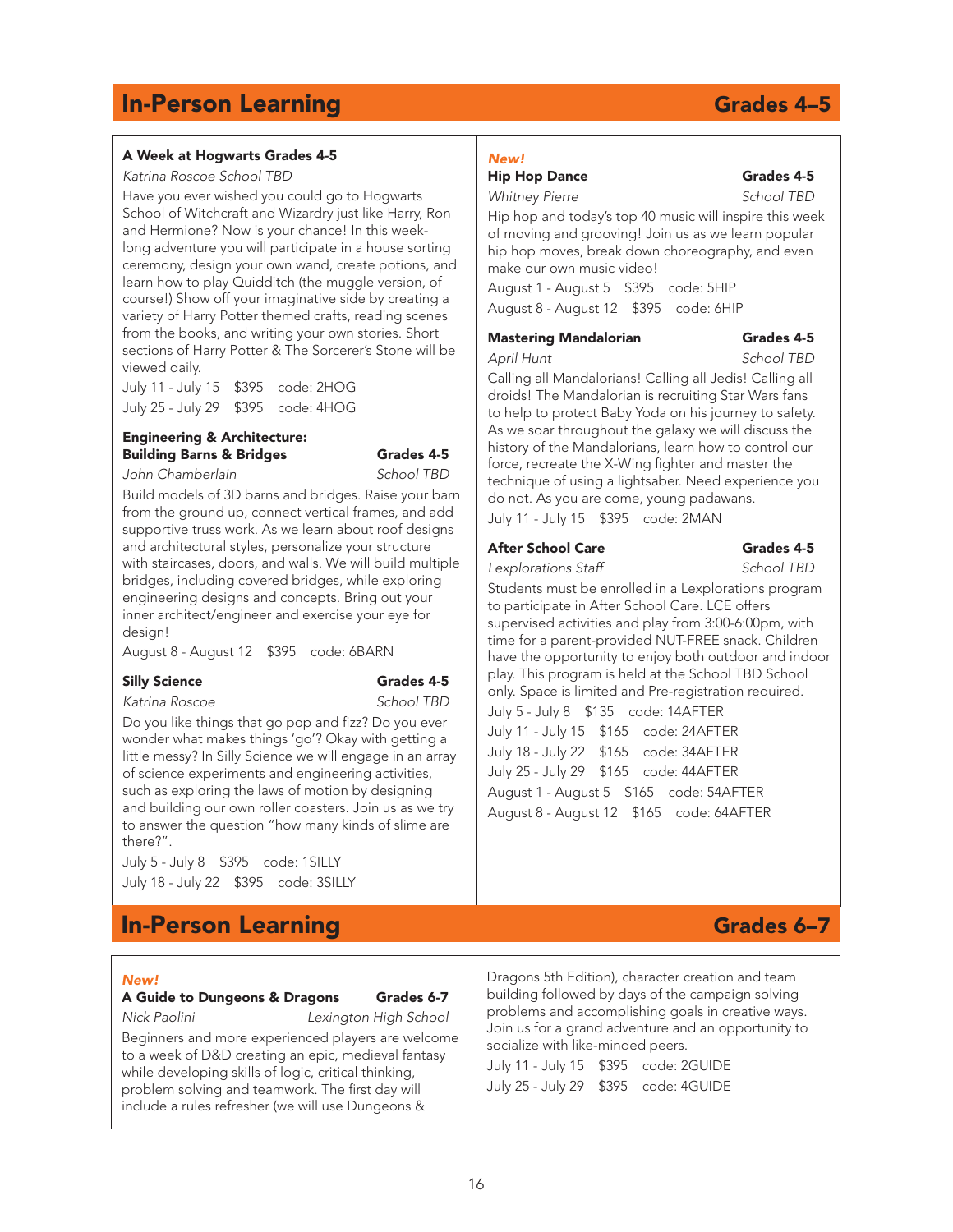#### Diplomacy Grades 6-7

*Eben Miller Lexington High School* Calling all future strategists! Come play games of conquest and strategy this summer. Diplomacy is a board game based on true historical events on the eve of World War I. Using alliances, tactics, and even a little betrayal, you will lead a European power in a struggle to outwit your opponents. We will combine playing our games with some discussions of strategy, geography, and history. As we progress throughout the week, we will explore different variations of the game while also mixing in some other competitive and cooperative strategy games like Risk! and Pandemic. Come try your hand for a week in the delicate balance of cooperation and competition that is Diplomacy.

July 18 - July 22 \$395 code: 3DIPL

#### Novel Writing **Grades 6-7**

*Jillian Johnson Lexington High School*

Have you ever wanted to write a novel, short story or maybe even a comic, or a plot for a video game? We will start with a variety of brainstorming activities and think of different ways to organize and set up our writing. We will have discussions and help each other as we begin our first few pages. Then we are off to write the next great novel, or the latest video game script that everyone will play.

July 25 - July 29 \$395 code: 4NOV

#### *New!*

### Perfectly Placed Pasta: Engineering Spaghetti Bridges Grades 6-7

*April Hunt School TBD* 

Have you ever wondered how bridges work? Then come join us as we build bridges out of unique materials like spaghetti! We will learn how to make strong structures, test our bridges with heavy forces, and explore the building world through engineering. Save the playing with your spaghetti for Perfectly Placed Pasta: Engineering Spaghetti Bridges. July 18 - July 22 \$395 code: 3PASTA

#### *New!*

#### Hip Hop Dance Grades 6-7

*Whitney Pierre School TBD* 

Hip hop and today's top 40 music will inspire this week of moving and grooving! Join us as we learn popular hip hop moves, break down choreography, and even make our own music video!

July 25 - July 29 \$395 code: 4HIP

#### Unplugged: Nature Writing Grades 6-7

*Christopher Synnott Lexington High School*  Using nature as inspiration, students will engage in the creative writing process using their power of observation. Each morning and afternoon will begin

with a nature walk and quiet reflection making sketches and taking notes from the world around them. These inspiration explorations will be the foundation to create a work of original fiction, non-fiction, or poetry with illustrations inspired by your morning sketches. Each day will end with a Literature Cafe where the students will collaborate and share their work. Though students will have Chromebooks available for the actual writing, much of the week will be spent without the use of technology.

July 18-July 22 \$395 code: 3NATURE

### *New!*

### Ultimate Frisbee Grades 6-7

*Thomas Chandonnet Lexington High School* Would you like to improve your Frisbee skills? Not only will you learn the rules, strategies, and skills that go into making you the ultimate player but you will also create your own hybrid sports (think frisbee golf). Our new hybrid sports will allow us to fuse the rulesets of different sports and then, working together as a class, create and write the new ruleset, and then have the group test them out. We will practice, scrimmage, and play various frisbee based games.

July 25 - July 29 \$395 code: 4ULT

#### MATHCOUNTS Grades 6-7

*Kenton Findell School TBD* 

The MATHCOUNTS Lexplorations summer class provides an opportunity for students who enjoy math to engage with more challenging problems than they usually find in a math class. The focus is on building problem solving skills and familiarizing ourselves with the special kinds of problems that come up in middle school math competitions. We will use MATHCOUNTS Warm-ups, Workouts, Sprints, Targets and Team Rounds as practice materials.

July 11 - July 15 \$395 code: 2MATH

### *New!*

### Biomimicry: Nature Inspired Innovation Grades 6-7

*Whitney Factor Lexington High School*

Nature has inspired many designs and innovations around the world and this week we will use Biomimicry - innovations inspired by nature - to solve real world issues. As the world changes and new issues arise, scientists are beginning to look to Biomimicry for solutions. Like scientists we will work together to create innovative solutions to answer the question, how can we, as engineers, adapt transportation systems for our changing climate? We will dive into different environmental problems and collaboratively research issues, design responses, build prototypes, and create a final presentation on our Biomimetic solutions. July 11 - July 15 \$395 code: 2BIO

July 18 - July 22 \$395 code: 3BIO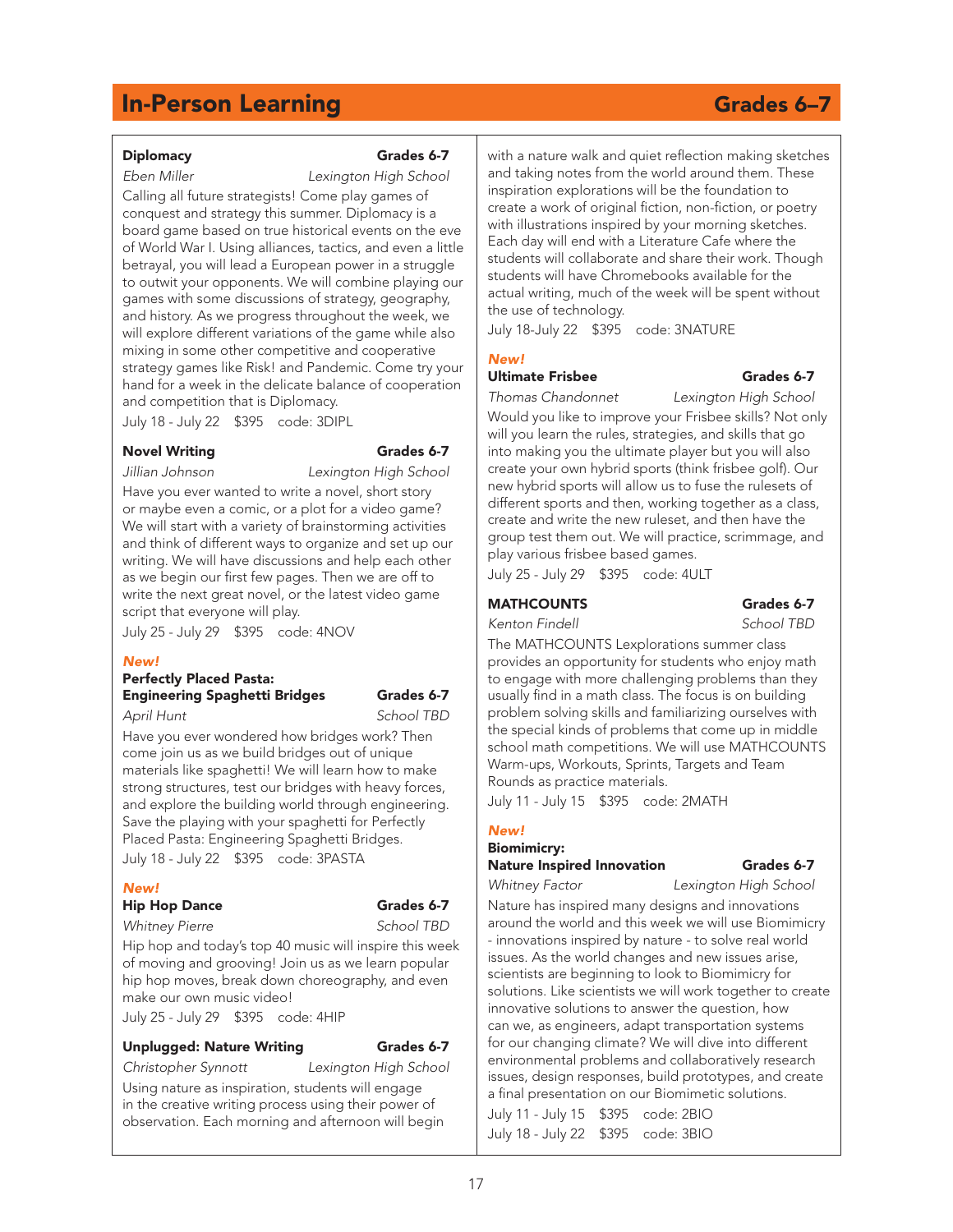#### Sports Management Grades 6-7

*Taylor Johnson School TBD* 

Learn what it takes to be an owner of a professional sports team. First decide which sport or sports teams you would like to run, Football, Baseball, Hockey, Basketball, etc. Use your math skills, organizational skills and art skills to develop your own team logo and manage the team's assets. Decide how much to pay players, coaches, facilities and the other expenses involved with running a team. You will leave this week with a better understanding on how businesses run and what it takes to be an owner of a professional sports team.

July 11 - July 15 \$395 code: 2SPOR

August 1 - August 5 \$395 code: 5SPOR

#### *New!*

The Art of Geometry Grades 6-7

*Taylor Johnson School TBD* 

If you enjoy geometry, illusions, art and computer games join us for a week at The Art of Geometry. We will create original 2-D and 3-D designs as well as use geometric shapes to recreate known paintings. Learn tricks on how to create your own illusions (such as how to make a circle using triangles) using nothing but geometric shapes! Learn how shading techniques can affect how a drawing looks to the human eye. In addition to our work on paper students will also be encouraged to compete in our daily computer game tournaments of various types.

August 8 - August 12 \$395 code: 6GEO

#### Fun With Harry Potter Fiction Grades 6-7

*Nicholas Seymourian Lexington High School* Love Harry Potter? Do you ever wonder what a slight change in plot or character would do to the story? What if Harry never played Quidditch? What if Draco was never in control of the Elder Wand? What if Snape raised Harry as his own son? Focusing on famous Harry Potter moments we will brainstorm exciting alternate endings and learn creative writing techniques to create our own fanfictions! We will read each other's stories, play a variety of Harry Potter related games and participate in Harry Potter trivia, contests, Book/Movie comparisons, and publish our own stories at the end of the workshop! We will watch some clips from the movies and read snippets from the books to see how our fan fiction relates to what really happened. Grab your broomstick and a cup of pumpkin juice and enjoy all things Harry Potter!

July 5 - July 8 \$345 code: 1FIC July 11 - July 15 \$395 code: 2FIC

#### *New!* LEXplore Art Grades 6-7 *Lauren Franco School TBD*

Spend this week at LEXplore Art painting, drawing, and creating. We will start our days with art history and a lesson on a different famous artist including who they were, what art style they are best known for, and some of their most famous creations. We will explore new ways of creating based on the artist's particular styles. Some of the artists that will be covered include Pablo Picasso, Vincent van Gogh, Georges Seurat and more. Through different mediums such as pencils, pastels or acrylic paints students will discover their own creativity while experimenting with historical art techniques.

July 11 - July 15 \$395 code: 2ART July 18 - July 22 \$395 code: 3ART

#### *New!*

#### Draw & Paint Rain Forest Creatures and their Habitat Landscapes Grades 6-7

*Robert Butler Lexington High School*  Be inspired by the beauty of animals and the natural world. Join us as we learn the essential art techniques needed to render Rain Forest Creatures and their Habitat Landscapes. Students of all ability levels and learning styles will gain confidence and expand their skills with classroom demonstrations and individual instruction. Create artwork based on the subject of your choice. Included: Animal Anatomy, Mixing Nature's Color Palette, Habitat Landscapes, and more. Aug. 8-Aug. 12 9:00-11:30am \$165 code:6RAIN

### *New!*

### Engineering & Architecture: Building Bridges and Towers Grades 6-7

*John Chamberlain Lexington High School* 

Bring out your inner engineer and exercise your eye for design! In the morning explore engineering designs and concepts and use templates to build several bridges, such as a covered bridge, truss bridge, and arch bridge. In the afternoon we will examine the architecture and proportions of the elegant Eiffel Tower and the fabled Tower of London and, again using our engineering designs and concepts, we will build soaring replicas and towers out of popsicle/craft sticks, and the same "Super Cool" (ultra-low temp) glue and glue guns. Learn the importance of careful planning, supportive trusses and teamwork in this VERY "hands-on" class.

July 25 - July 29 \$395 code: 4BLD

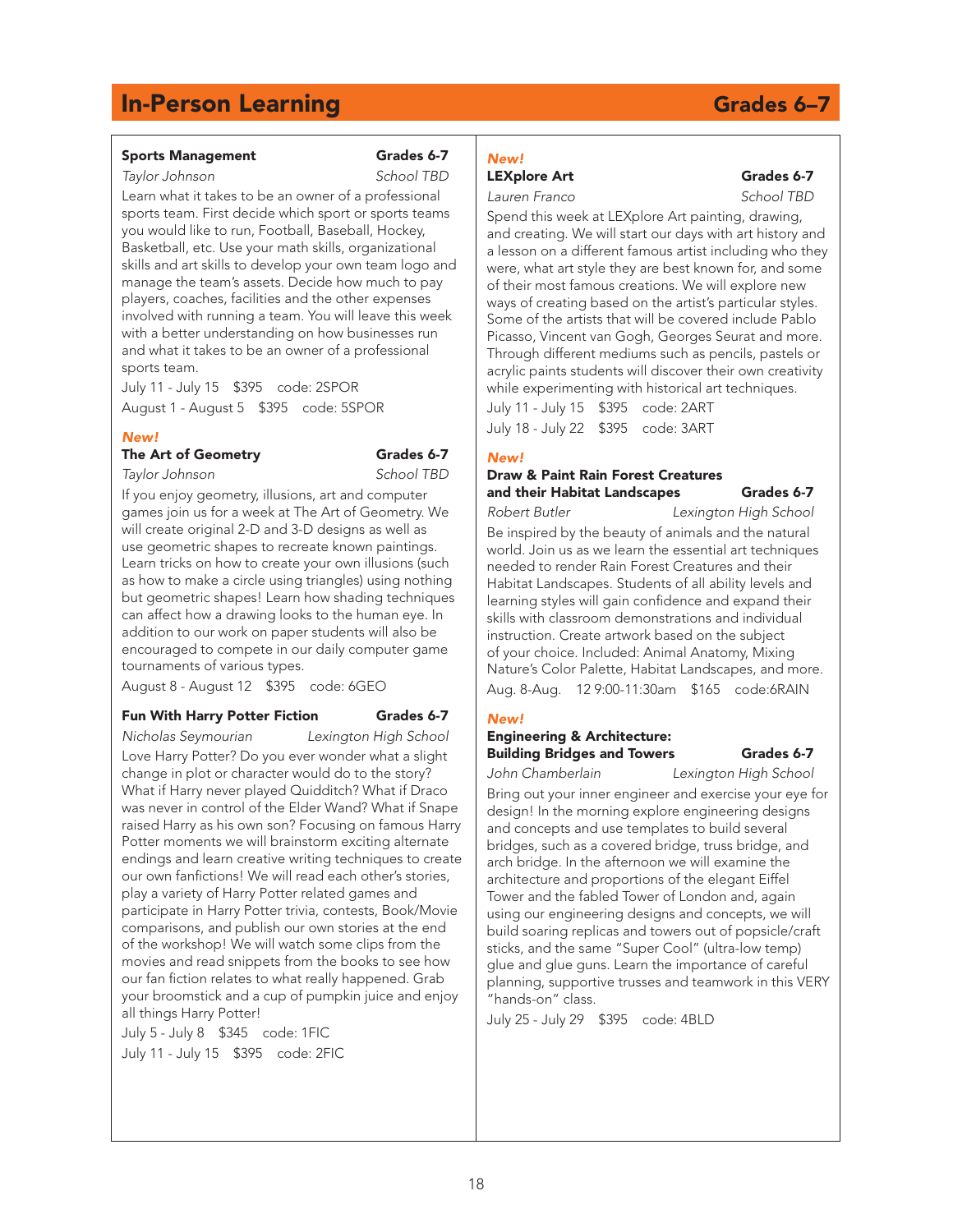### Dungeons & Dragons Grades 6-7

*Dylan Baxter King School TBD*  Newcomers and experts alike will play the fun & popular game of Dungeons & Dragons. You will invent a character that comes to life while taking part in imaginary adventures that take you through new lands and experiences with other players in your campaign. July 5 - July 8 \$345 code: 1DANDD

#### *New!*

#### 3D Printing & Robotics With Lego Mindstorms Grades 6-7

*Einstein's Workshop Staff Lexington High Sch.* 

For half of the day, learn how to design awesome 3D objects using BlocksCAD, a software program developed at Einstein's Workshop. BlocksCAD combines 3D modeling with block-based coding for an easy to use and educational experience. We will also print a few of the students' own models on our 3D printers to take home! The other half of the day, we'll take you from the basics of robot building and movement to advanced navigation with sensors: teaching the robot how to make decisions for itself! LEGO Mindstorms is a great system to build your robot and then use the drag-and-drop coding software to give it commands. This is a great first step for anyone, including students interested in competitive robotics. (Materials for LEGO projects and projects are not brought home.)

August 8 - August 12 \$490 code: 6LEGO

#### Alrededor del Mundo Hispanohablante Grades 6-7

#### *Angelica Fajardo Lexington High School*

Join us as we travel "alrededor del mundo hispanohablante" (around the Spanish speaking world) and learn about the different cultures in Latinoam rica. We will "travel" to different Spanish speaking countries, including Ecuador, Mexico, Colombia, Costa Rica and El Salvador, (and others) and learn about their culture through music, arts and crafts, readings, and videos. Add a collection of "stamps" in your passport from our travels!

August 8 - August 12 \$395 code: 6MUNDO

#### *New!*

#### Draw & Paint Animals of the African Serengeti and their Habitat Landscapes Grades 6-7

*Robert Butler Lexington High School*  Be inspired by the beauty of animals and the natural world. Join us as we learn the essential art techniques needed to render Animals of the Serengeti and their Habitat Landscapes. Artists of all ability levels and learning styles will gain confidence and expand their skills with classroom demonstrations and individual instruction. Create artwork based on the subject of your choice. Included: Animal Anatomy, Mixing Nature's Color Palette, Habitat Landscapes, and more. Aug. 1-Aug. 5 9:00-11:30am \$165 code: 5SERE

Grade Level refers to the Grade your child will enter in September 2022.

## **In-Person Learning Grades 8–9**

#### Novel Writing **Grades** 8-9

*Jillian Johnson Lexington High School* 

Have you ever wanted to write a novel, short story or maybe even a comic, or a plot for a video game? We will start with a variety of brainstorming activities and think of different ways to organize and set up our writing. We will have discussions and help each other as we begin our first few pages. Then we are off to write the next great novel, or the latest video game script that everyone will want to play. July 11 - July 15 \$395 code: 2NOV

### *New!*

### Music da Camera Grades 8-9

*Beth Abbate Lexington High School* 

For string players who enjoy orchestra-playing, this course gives a chance to explore music "da camera" the traditional term for chamber music—with music

from the Baroque to the present. It will include playing full-group "chamber orchestra" music as well as playing trios and quartets together with coaches. There will also be intervals for musical games and mini-lessons in music theory and history. We'll end the week with an informal concert. Please indicate your instrument on your registration form.

July 25 - July 29 \$395 code: 4ORCH

#### Dungeons & Dragons Grades 8-9

## *Dylan Baxter King School TBD*

Newcomers and experts alike will play the fun & popular game of Dungeons & Dragons. You will invent a character that comes to life while taking part in imaginary adventures that take you through new lands and experiences with other players in your campaign. July 11 - July 15 \$395 code: 2DANDD July 25 - July 29 \$395 code: 4DANDD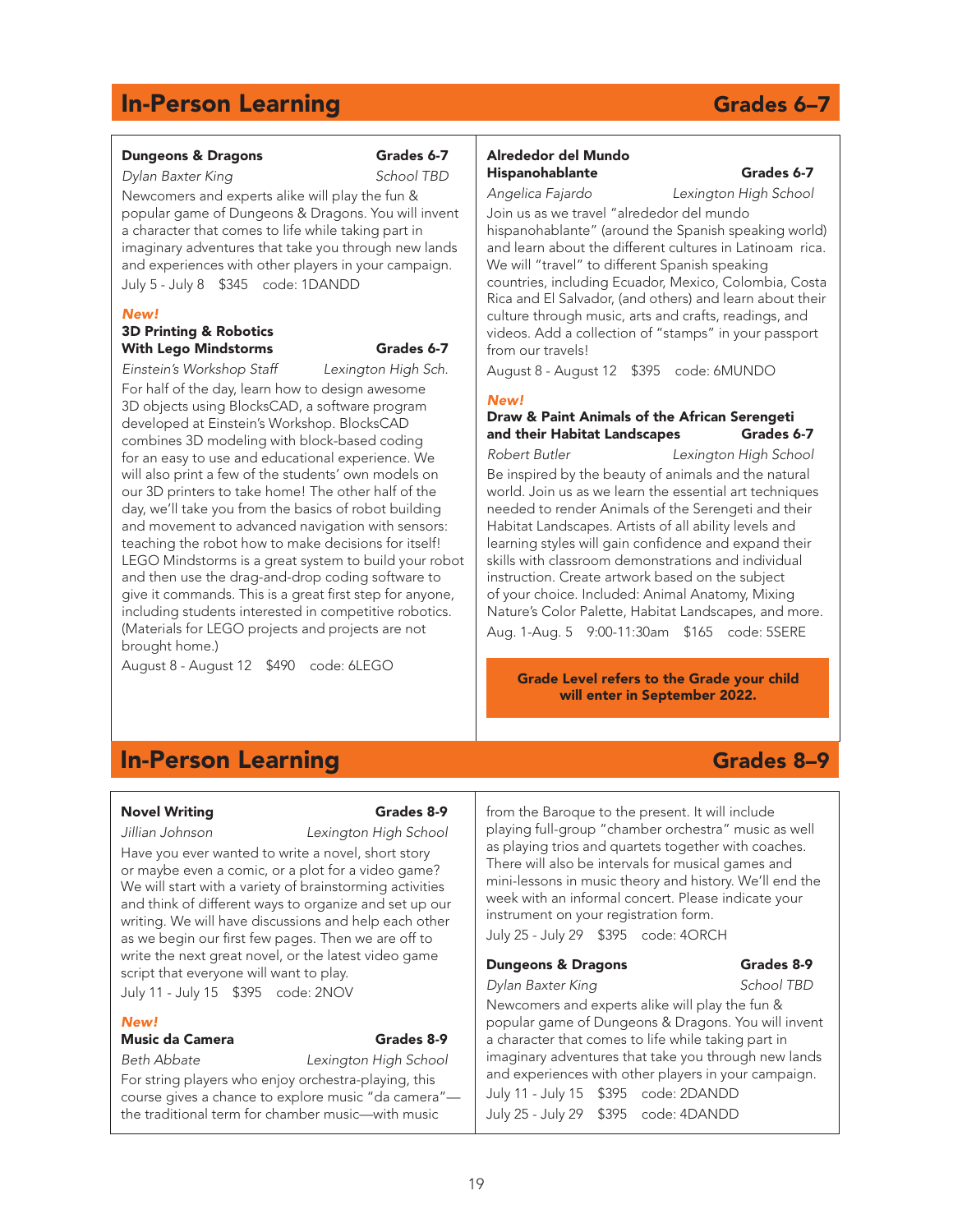## Artist's Sketchbook Grades 8-9

*Brittney Carbone Lexington High School* 

Do you like to doodle, draw, paint, or collect imagery? Ever had a blank sketchbook that you cannot seem to fill? Art journaling can be one of the most rewarding forms of art! Filling a blank sketchbook from cover to cover, students will utilize mixed 2D media techniques. The artist journal will be a collection of various imaginative, observational, and inspirational imagery using drawing, printmaking, painting, and collage techniques.

July 11 - July 15 \$395 code: 2SKETCH

#### *New!*

#### Draw & Paint Animals of the African Serengeti and their Habitat Landscapes Grades 8-9

*Robert Butler Lexington High School*  Be inspired by the beauty of animals and the natural world. Join us as we learn the essential art techniques needed to render Animals of the Serengeti and their Habitat Landscapes. Artists of all ability levels and learning styles will gain confidence and expand their skills with classroom demonstrations and individual instruction. Create artwork based on the subject of your choice. Included: Animal Anatomy, Mixing Nature's Color Palette, Habitat Landscapes, and more. July 5-July 8 9:00-11:30am \$135 code:1SERE Aug. 1-Aug. 5 12:30-3:00pm \$165 code: 5LAND

#### *New!*

#### Music Appreciation & Performance Grades 8-9

*Mariko Findell Lexington High School*  Band and orchestra instrumentalists will learn and play music of many different styles. Develop arranging skills and arrange music choices for the instrumentation of the group, expand on prior skills on your instrument, and participate in other musical activities and games. This will be a week of opportunity to play with instrument groups you have never played with before, reimagine your favorite songs into something you can play with others, and try out music you have never explored before. Bring in your favorite movie tunes, pop songs and more! Please indicate your instrument on your registration form.

August 1 - August 5 \$395 code: 5MUS

Lexplorations Registrations can not be processed over the phone, by email, by fax, or in person. To register, visit LexingtonCommunityEd.org/summer

### ELA with Anime Grades 8-9

#### *Jillian Johnson Lexington High School*

Who said ELA can't be fun?! This week we will learn and review ELA terms and literary devices and skills by watching and analyzing some of our favorite anime shows! We will explore literary concepts such as conflict, theme, and characterization making these observations as we watch films from the Anime genre such as My Hero Academia and Sailor Moon! Themes from the movies will help in our explorations and discussions of literary devices and understanding of content. We will also play games and have many discussions about our favorite anime topics. July 18 - July 22 \$395 code: 3ELA

#### Theatre Adventures Grades 8-9

*Poormina Kirby Lexington High School* 

Ever daydream about having super powers? Ever spend time twirling an imaginary mustache, or perfecting your evil laugh? Well, Theater Adventures is a place to bring out your inner superhero and villain, as we create scenes borrowing from the best actionadventure and superhero stories. Create your own characters, and the masks to go with them, including super-powers and weaknesses - even secret identities. Class activities will include theater and improv games, scene writing and character work, as well as crafting props needed to present our stories. We'll create commercials for ridiculous products to intersperse with our adventure scenes. Students will learn performance skills, story structure and collaboration, all in a teamfocused and wildly imaginative environment. Each week will culminate in a unique performance. July 25 - July 29 \$395 code: 4THEA

#### *New!*

#### Draw & Paint Rain Forest Creatures and their Habitat Landscapes Grades 8-9

*Robert Butler Lexington High School*  Be inspired by the beauty of animals and the natural world. Join us as we learn the essential art techniques needed to render Rain Forest Creatures and their Habitat Landscapes. Students of all ability levels and learning styles will gain confidence and expand their skills with classroom demonstrations and individual instruction. Create artwork based on the subject of your choice. Included: Animal Anatomy, Mixing Nature's Color Palette, Habitat Landscapes, and more. July 18-July 22 9:00-11:30am \$165 code:3RAIN Aug. 8-Aug. 12 12:30-3:00pm \$165 code:6LAND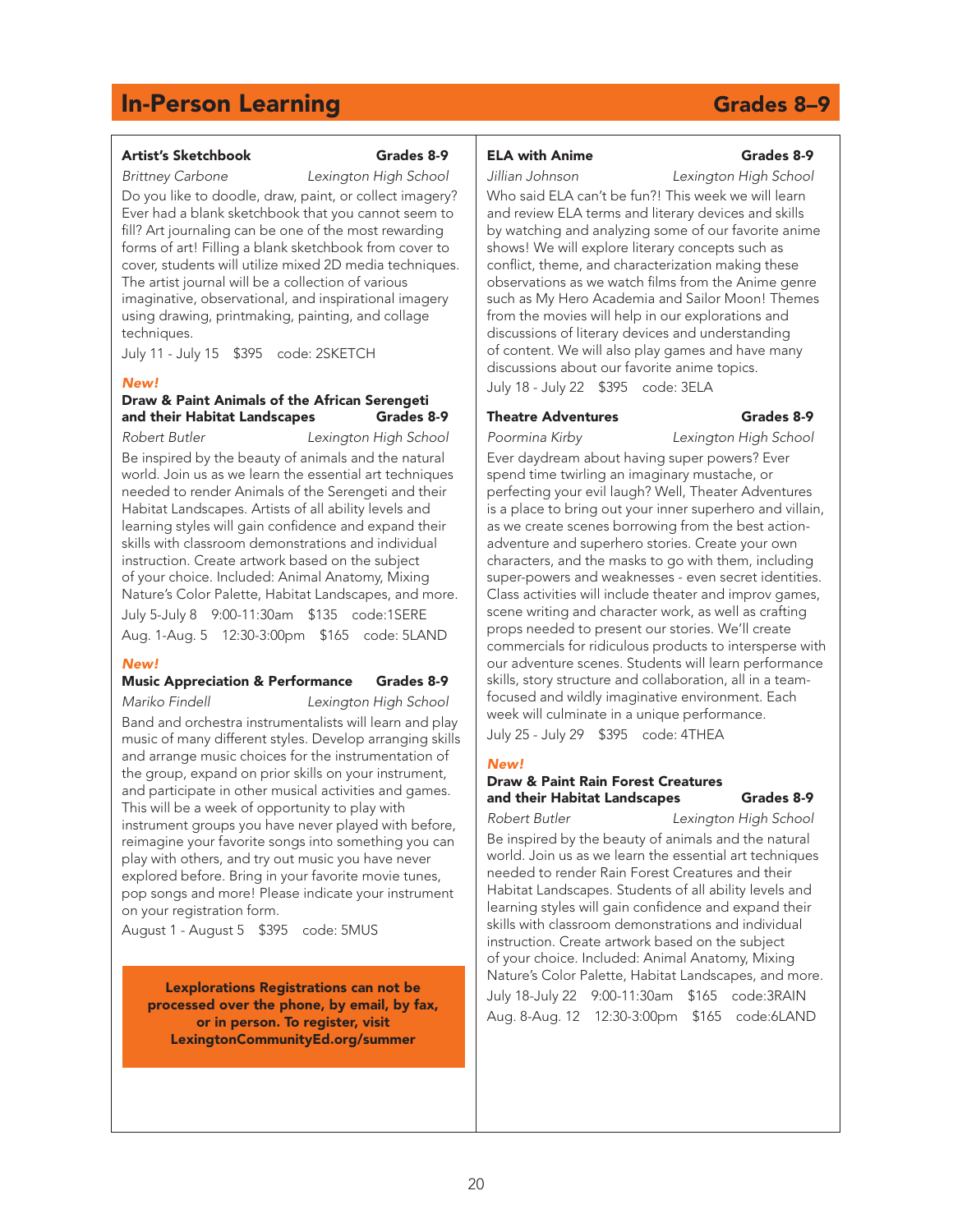## In-Person Learning Grade 11 Music & Voice Lessons

### Foundational Chemistry **Grade 11**

*Michael Horesh Lexington High School* 

This course is designed to assist high school Juniors entering all levels of chemistry with applying mathematical principles in the context of chemistry, and to equip them with skills and strategies to avoid common pitfalls. We will foster a strong foundation in applied algebra and principles of chemistry, as well as strong inquiry and problem-solving skills within the context of scientific understanding. Topics will include dimensional analysis, atomic structure, periodic trends, chemical bonding, formula writing and chemical naming, chemical equilibria, and stoichiometry. Classes include daily laboratory activities to complement instruction, techniques for data collection and analysis, and problem -solving activities based on experimental data.

July 18 - July 22 \$395 code: 3HSCHEM

#### Private Music Instrument Lessons for Every Age and Level, on Zoom

Lexington Community Education also provides an optional program of convenient and reasonably priced individual music and voice lessons with highly qualified professional musician-teachers.

Lessons are held via Zoom.

Students may choose the length of weekly lessons that best suits their budget, time commitments and musical needs. We welcome beginners as well as advanced students, of all ages, from every town. The following instruments are available for individual study: Flute, Oboe, Clarinet, Saxophone, Trumpet, French Horn, Trombone, Baritone Horn (Euphonium), Tuba, Percussion (Drums), Guitar (Electric and Acoustic), Violin, Viola, Double Bass and Bassoon.

Look for summer season Driver Education, SAT Prep, and College Essay Writing classes in Lexington Community Education's Spring 2022 Catalog or online at LexingtonCommunityEd.org

## Remote Learning

*Please note: Parents are responsible for purchasing/providing supplies for remote learning classes. Supply lists are included with the class descriptions on the Lexplorations website.* 

#### Proper Etiquette Grades K-2

*Elizabeth Etiquette (Ann Elizabeth Burnett)*  This week will be a thorough introduction to good etiquette and proper manners. We will discuss introductions and greetings, review table etiquette and settings, and party etiquette. Learn the proper way to say thank you, both verbally and in writing. All skills will be demonstrated, there will be time for questions and students will leave with exercises to practice and to keep for future reference. Students learn proper manners and communication skills with a strong focus on respect and the value of others.

July5-July 8 \$100 9:30-10:30am 1KET

#### Vet Science Grades 3-4

Vet science is the place to learn about and explore all things furry, fuzzy, creepy, crawly, feathery, and scaly! Learn about a different class of animal each day, including mammals, birds, fish, amphibians, and reptiles. Read books, make crafts, and play games while learning about animal science.

*Julianne Black Zoom* 

July 5-July 8 \$140 9:30am-12:00pm 1AVET

Proper Etiquette Grades 3-5

*Elizabeth Etiquette (Ann Elizabeth Burnett)* 

A thorough introduction to good etiquette and proper manners including introductions and greetings, table etiquette and settings. Students learn communication skills including School Etiquette, Sportsmanship, dealing with teasing and bullying, apologies, and telephone/text/ email etiquette. All skills will be demonstrated and there will be time for questions. Students will leave with exercises to practice at home and to keep for future reference.

July5-July 8 \$225 11:30am-2:00pm 1ET

### Paper Crafting: Origami & More Grades 4-5 *Sarah Rebilas Zoom*

If you love creating beautiful art by folding and cutting paper, then this is the program for you! Our days will start with origami, the ancient art of paper folding. As you have fun making origami shapes, objects, and animals, you will use problem-solving, geometry, and thinking skills. We will also learn different paper crafts, such as iris folding, kirigami, and more. You will complete multiple 2D or 3D projects and gain the skills to create more on your own. You'll be amazed at what you can create with simple squares of paper! July 5-July 8 \$140 9:30am-12:00pm 1ORI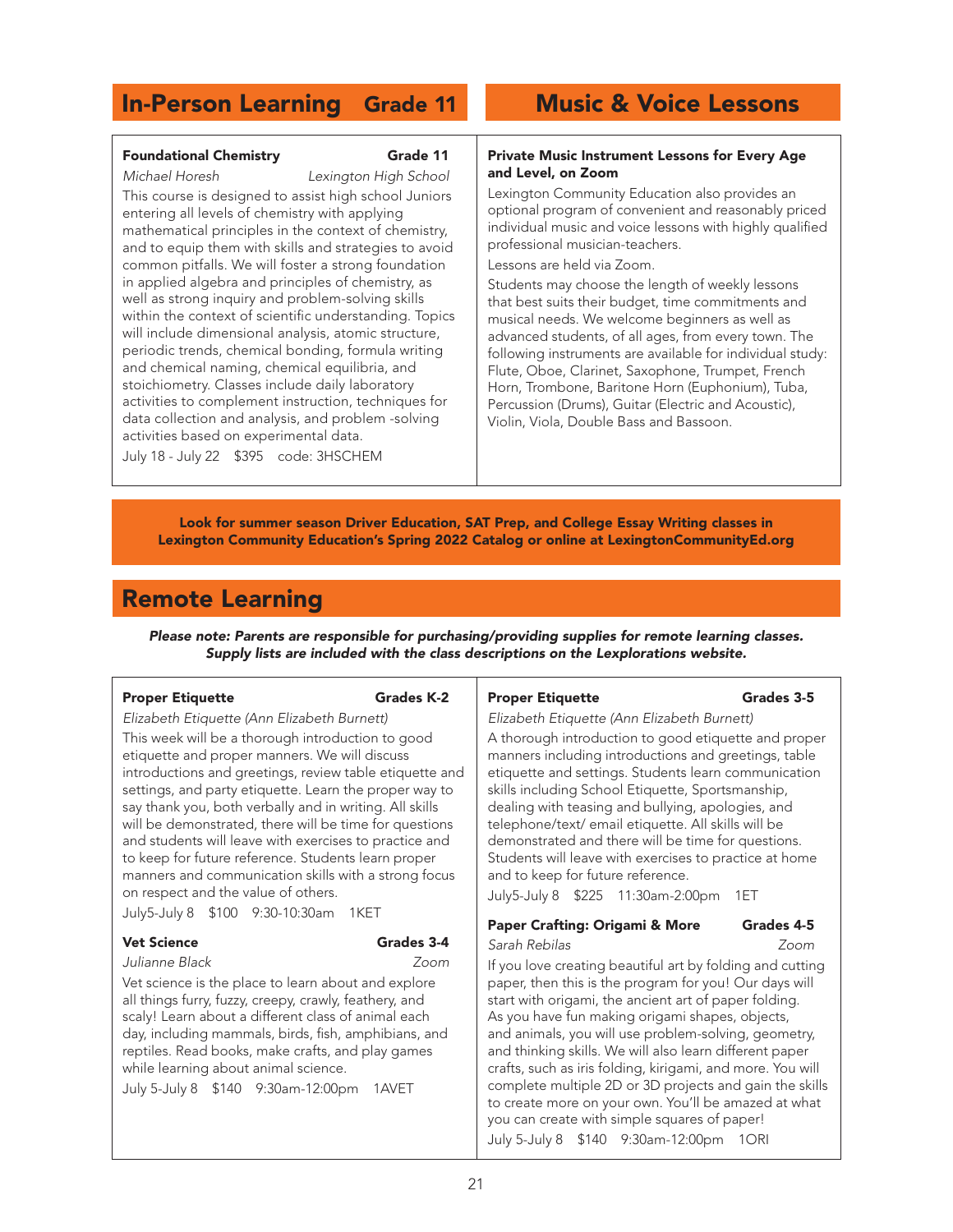## Remote Learning

*Please note: Parents are responsible for purchasing/providing supplies for remote learning classes. Supply lists are included with the class descriptions on the Lexplorations website.* 

### Spy School Grades 4-5

*Julianne Black Zoom* 

Welcome to an exciting world of espionage! Each day we will receive a top-secret mission to complete in order to become a master spy. Participate in exciting activities like martial arts training (non-contact), an obstacle course, a "laser" maze, and creating and using spy gadgets. Spy School teaches physical skills, problem solving, teamwork, and critical thinking within the framework of the exciting world of a spy. July 11-July 15 \$175 9:30am-12:00pm 2ASPY

*Sarah Rebilas Zoom* 

### Cracking Codes Grades 4-5

What do Julius Caesar, Leonardo da Vinci, Mary Queen of Scots, and the US Marines have in common? Secret codes! Secret codes have been in existence throughout history... and so has code cracking! Join this class to learn about cryptology: the art of writing and solving codes. Discover how letters, numbers, and symbols can be encoded to create mysterious patterns. Learn about ciphers and how to use them for decoding; including the Caesar shift cipher, pigpen cipher, book cipher, and many more! You will even gain the skills to design your own codes and send secret messages to your friends. You will be amazed by the elusive codes that still have not been cracked to this day! BLF DROO OLEV GSRH XOZHH!

|  | July 18-July 22 \$175 9:30am-12:00pm 3CODE |  |
|--|--------------------------------------------|--|
|  | Aug. 8-Aug. 12 \$175 9:30am-12:00pm 6CODE  |  |

#### Modular Origami Grades 4-5

*Sarah Rebilas Zoom* 

Are you an origami enthusiast who is looking for a fun challenge? Try this Modular Origami class! Modular origami, also known as unit origami, is a more advanced paper folding technique. Multiple pieces of paper are used to create more complex designs, from ninja stars to 3D boxes and more! Participants should be comfortable with various origami folds, as handson assistance will not be available during these online sessions. Sign up now to impress your family and friends with amazing 3D origami creations!

July 11-July 15 \$175 9:30am-12:00pm 2MOD Aug. 1-Aug. 5 \$175 9:30am-12:00pm 5MOD

#### Cracking Codes II Grades 4-5

## *Sarah Rebilas Zoom*

Are you ready for the next level of codes and ciphers? You can learn how to make your secret messages more secure from prying eyes. Join this class to discover how Ancient Egyptians, Navajo Code talkers, and Union soldiers used symbols, words, and sounds to communicate secretly. Try your skills

at the mixed alphabet cipher, columnar cipher, tap code, and more! Impress your family and friends by cracking these mind-boggling codes and ciphers! There is no prerequisite for taking this class, but it is recommended that participants have some experience with cryptology (such as the Cracking Codes I class). July 18-July 22 \$175 9:30am-12:00pm 4CODE

#### iQue delicioso! Grades 6-7

*Angelica Fajardo Zoom* ¿Tres Leches? ¿Churros? ¿Horchata? ¿Palmeritas? Que delicioso! Learn how to make authentic and traditional desserts from different Spanish speaking countries while learning about the culture and history behind each dish. Bonus: we will be learning Spanish along the way! An appropriate level of student maturity is required as this course may involve the use of knives, a cooktop, a microwave and/or an oven. A supervising adult must be in the house.

July 18-July 22 \$175 9:30am-12:00pm 3QUE

### Eye for Investing Grades 6-9

*Sumeit Aggarwal Zoom*  Learn about the ups and downs and ins and outs of investing and the stock market through activities such as daily deals, beat the stock market and interactive investing games. Examine the investing landscape (stocks, bonds, crypto assets, and more) and the nuts and bolts of stock investing. Play a fast-paced stock simulation game that will tie all topics together. Concepts like investment goals, risk tolerance, valuation metrics, portfolio diversification, etc., strategies, and mechanics of investing, as well as the risks inherent in different investments will be explored. Discover the why, what, and how of investing! July 11-July 15 \$175 9:30am-12:00pm 2EYE

### *New!*

#### Gaming Week: Learning Finance as a Life Skill Grades 6-9

*Sumeit Aggarwal Zoom* 

Calling all gamers and personal finance enthusiasts! Ever wonder about the secrets behind strategy games and how could they help you learn finance as a life skill? This week we will explore the secrets behind strategy games, positive gaming habits, and finance as a life skill. Along the way we will develop skills essential for managing money, assessing risk, responsible credit and debt management, and how to grow money with Saving and Investing. This class has been developed with a focus on strategic thinking and team building. Let the games begin!

July 18-July 22 \$70 9:30am-10:30am 3GAME July 25-July 29 \$70 9:30am-10:30am 4GAME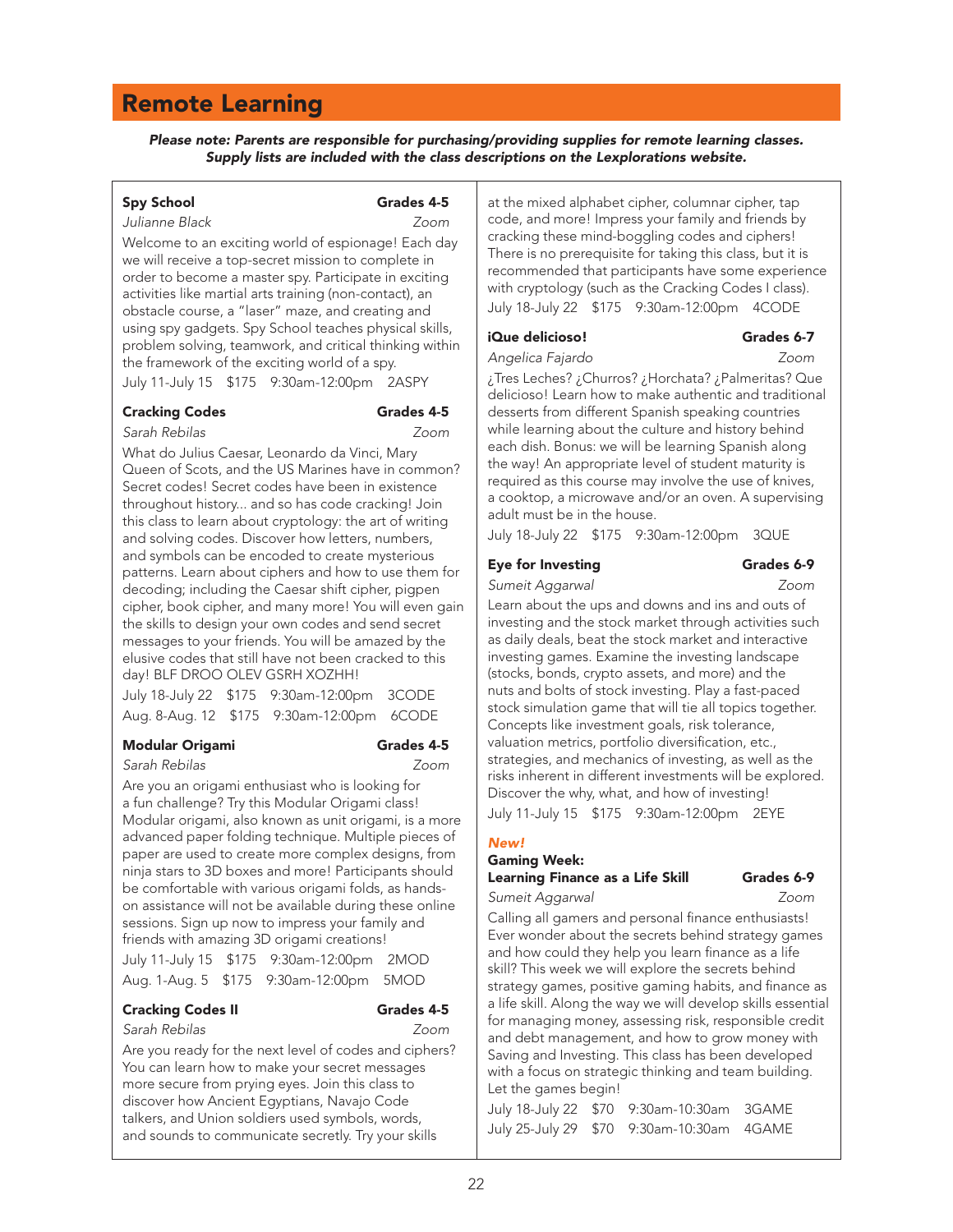

## Calling All Rising Sophomores, Juniors and Seniors!

#### Earn Community Service Credit with Lexington Community Education's Lexplorations

- High school students entering their Sophomore, Junior, or Senior year in September 2022 may earn community service credit as aides in the Lexplorations program.
- The program runs for six weeks from July 5 through August 12, 2022. The hours are 8:30am to 3:00pm.
- Volunteers must commit to a minimum of one full week.
- Classes will be held at an Elementary School and at Lexington High School. We especially need aides at the Elementary School location.

If you are interested in volunteering, please complete the application form from our website: www.lexingtoncommunityed.org.

> QUESTIONS? Please contact LCE at Lexplorations@lexingtonma.org

Look for summer season Driver Education SAT Prep and College Essay Writing classes in Lexington Community Education's Spring 2022 Catalog or online at LexingtonCommunityEd.org

Grade Level refers to the Grade your child will enter in September 2022

Lexplorations Registrations cannot be processed over the phone, by email, by fax, or in person. To register, visit LexingtonCommunityEd.org/summer

### DATES FOR LEXPLORATIONS 2022

| July 5 - 8                | July 11 - | July 18 - | July 25 - | August   | - August 8  |
|---------------------------|-----------|-----------|-----------|----------|-------------|
| <sub>I</sub> (4 day week) | July 15   | July 22   | July 29   | August 5 | – August 1∠ |